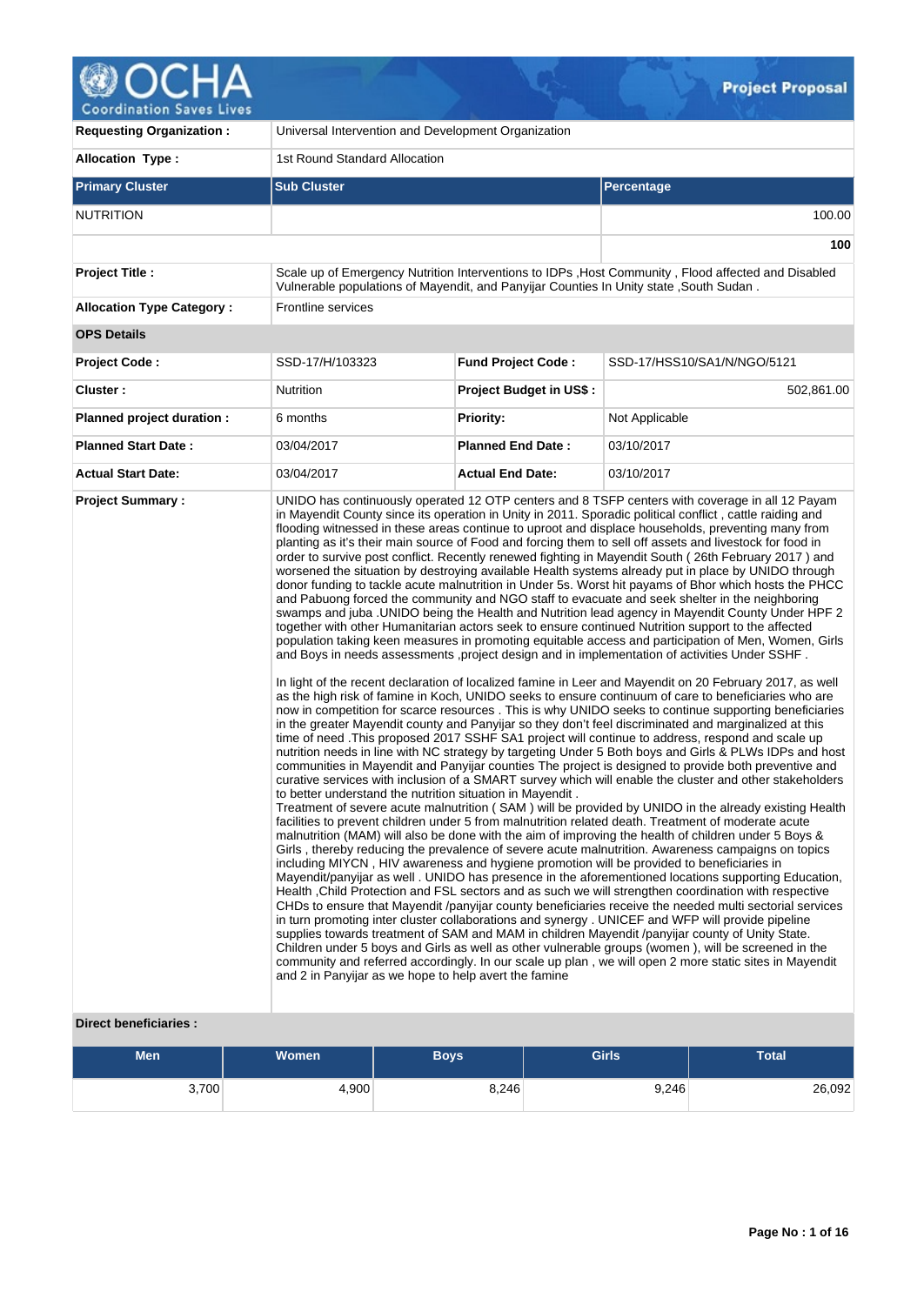#### **Other Beneficiaries :**

| <b>Beneficiary name</b>     | <b>Men</b> | <b>Women</b> | <b>Boys</b> | <b>Girls</b> | <b>Total</b> |
|-----------------------------|------------|--------------|-------------|--------------|--------------|
| Children under 5            | 0          |              | 3,200       | 3,500        | 6,700        |
| Internally Displaced People | 2,000      | 2,450        | 2,023       | 2,873        | 9,346        |
| People in Host Communities  | 1.700      | 2,450        | 3,023       | 2,873        | 10,046       |
| .                           |            |              |             |              |              |

## **Indirect Beneficiaries :**

## **Catchment Population:**

This project will support the delivery of both preventive and curative nutrition services to the communities of Rupkuay, Dablual, Thaker, Jaguar, Tutnyang, Leah, Bhor, Malkuer, Pabuong and Madol payams in Mayendit county complimenting the running UNICEF funded activities. Also the project will support the services delivery to population of Kol and Nyal payams in Greater Nyal of Panyijiar county.

#### **Link with allocation strategy :**

With the humanitarian crisis in South Sudan deepening and spreading, the 2017 Humanitarian Needs Overview (HNO) estimates that some 7.5 million people, over 60% of the population, are in need of humanitarian assistance .UNIDOs Proposed project is consistent with CERF life-saving criteria and is aligned with the cluster priority activities outlined in the HRP if 0-25% of HRP funding is received. Approaches to be used in this project period will ensure feasibility of implementation, taking into consideration any access constraints, insecurity or other challenges as we have been in the locations for long and understand the context. Modalities will be prioritized to enable rapid and adaptable responses to humanitarian needs, in light of the volatile situation on the ground.

UNIDO is in line with SA1 2017 strategy that focusses on the first HRP strategic Objective of saving lives and alleviating suffering through safe access to services with dignity and ensuring communities are capable and prepared to cope with significant threats ,this proposed UNIDO project will continue to support existence of nutrition services in emergency stricken areas in 12 fixed nutrition sites in Mayendit County and 4 Sites in Panyijar as well as scale up through opening additional sites focusing on Under 5s and PLWs. The proposed operational areas are accessible at the moment making implementation feasible. Generally this will help provide access to integrated programs preventing under nutrition for at least 30 per cent of girls and boys aged 0-59 months, pregnant and lactating women, older people and other vulnerable groups. Needs analysis and reporting will be carried out in collaboration with the community leaders and churches in the area. The community leaders and the churches will be the key players for information sharing and identification of community workers. This relates to Nutrition objective #3, which states: Ensure enhanced needs analysis of the nutrition situation and enhanced monitoring and coordination of response. The activities to be conducted will best demonstrate value for money throughout the implementation period and UNIDO having been present in Mayendit and Panyijar with other different sectors will make Nutrition integration smoother. Quality programming through. Mainstreaming of gender, protection, AAP, and conflict sensitivity) to the extent feasible in the circumstances will also be taken into account. to ensure UNIDO optimizes the resources available to maximize reach and impact for the fund.

#### **Sub-Grants to Implementing Partners :**

| <b>Partner Name</b>                                   | <b>Partner Type</b> | <b>Budget in US\$</b>       |
|-------------------------------------------------------|---------------------|-----------------------------|
|                                                       |                     |                             |
| Other funding secured for the same project (to date): |                     |                             |
| <b>Other Funding Source</b>                           |                     | <b>Other Funding Amount</b> |

#### **Organization focal point :**

| <b>Name</b>                      | <b>Title</b>                         | <b>Email</b>                 | <b>Phone</b> |  |  |  |  |  |
|----------------------------------|--------------------------------------|------------------------------|--------------|--|--|--|--|--|
| <b>JAMES KEAH NINREW</b>         | <b>EXECUTIVE DIRECTOR</b>            | ed@unidosouthsudan.org       | 0955008160   |  |  |  |  |  |
| JOY NZAYWA MUCCASIA              | <b>NUTRITION MANAGER</b>             | jnzaywa@gmail.com            | 0955659766   |  |  |  |  |  |
| <b>DUK STEPHEN</b>               | <b>PROGRAM</b><br><b>COORDINATOR</b> | programs@unidosouthsudan.org | 0955550669   |  |  |  |  |  |
| OROMA DAVID FABIANO              | <b>FINANCE MANAGER</b>               | oromafabiano@yahoo.com       | 0955238930   |  |  |  |  |  |
| <b>BACKGROUND</b>                |                                      |                              |              |  |  |  |  |  |
| 1. Humanitarian context analysis |                                      |                              |              |  |  |  |  |  |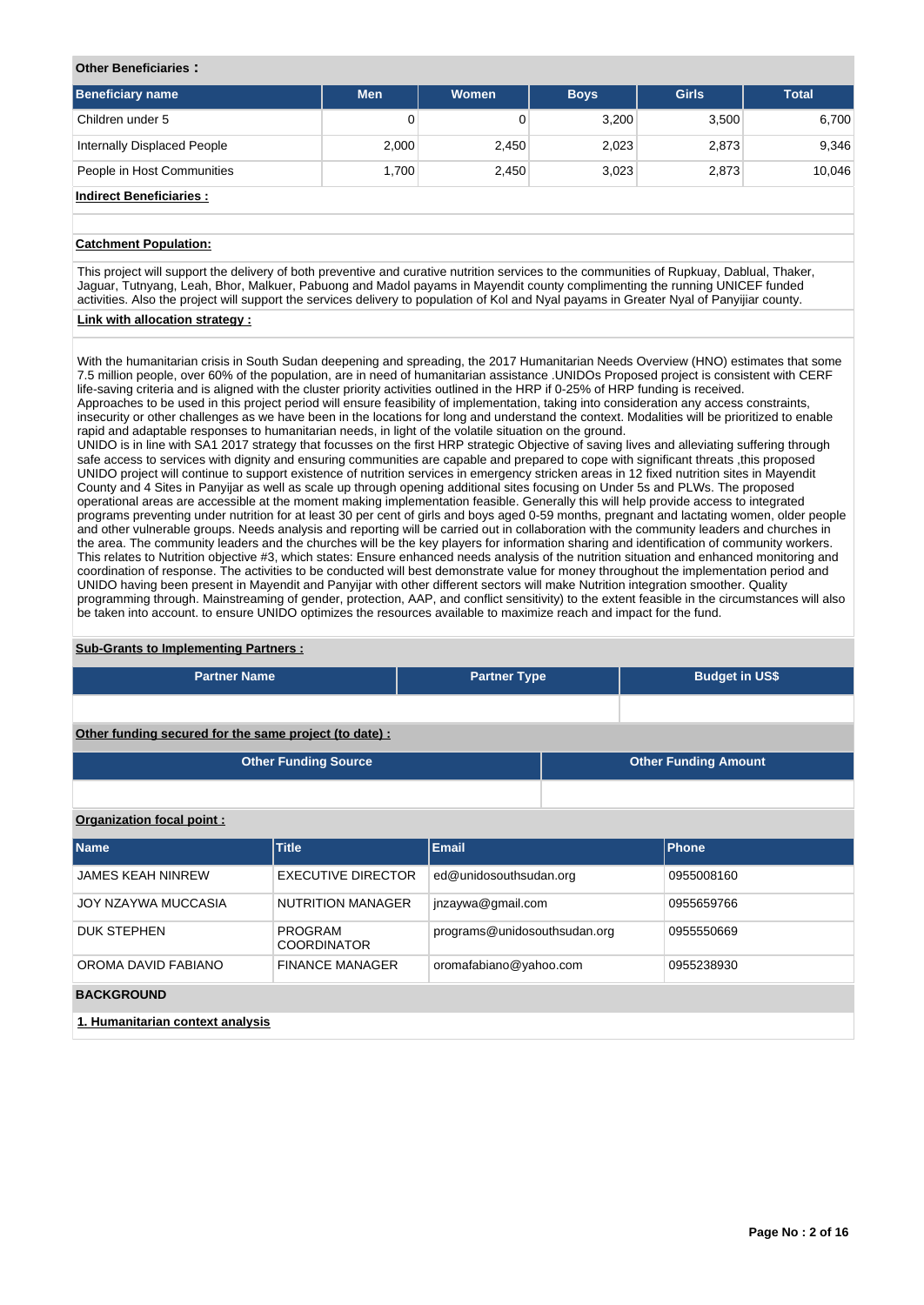Mayendit – Persistent conflict in southern Unity with the recent one in February 26th 2017 has precipitated a humanitarian crisis in southern Unity, with the population cut off from assistance.. Utilizing qualitative livelihood change data for the area and the disaggregation of acute malnutrition and mortality data gathered by a recent SMART survey, Mayendit showed localized pockets of Humanitarian Catastrophe (IPC Phase 5), or Famine conditions, as of January 2017. Common illnesses reported during UNIDOs January 2017 SMART survey included fever, cough, diarrhea, skin infections, and eye infections. General sickness, especially in children, is compounded by lack of access to clean water and sanitation infrastructure. These factors increase the risk of morbidity and negatively impact GAM. Women are carrying out many roles, affecting amount of time they are able to spend feeding and caring for their children has decreased, which consequently increases children's risk of malnutrition. The recent SMART survey conducted by UNIDO in January 2017 showed a critical Global Acute Malnutrition (GAM) of 27.4 % . (21.3 – 34.5 95% C.I which is classified as above emergency level as per WHO standards. The prevalence of underweight 36.2 % (29.7 – 43.3 95% C.I.) was also classified as serious. In addition, the crude mortality rates found were classified as an emergency (out of control threshold) at 4.08 (3.12 – 5.33 95% C.I). Programmatic Data continues to show poor nutrition situation in Mayendit which is unavoidable with the interplay of recent insecurity, high prevalence of disease and food insecurity resulting In the morbidity of the children aged 6-59 months reported at 44.3% of the children being sick within the last 2 weeks of the survey .RRM conducted in Rubkuay in February showed Proxy GAM (4.7% ) while the Proxy SAM( 0.7%) .UNIDO has put a plan in place for speedy scale up of its services in the said location for optimal reach, pending a normalization in the security situation. FSNMS round 19 conducted in November /December 2016 depicts same level of gross need in Mayendit with MUAC Proxy SAM of 2.1 .UNIDO supports 12 OTP sites, and 8 TSFP /BSFP sites with possible scale up of 2 statics if funding is secured.

Panyijar ,Nyal – Panyijiar was classified as Emergency (IPC Phase 4) in January 2017, as the only data consistent with Famine was an unprecedented Mass MUAC proxy GAM prevalence of 37.7 percent, including a SAM prevalence of 11.8 percent, more than double the Famine threshold (IPC Phase 5 for Acute Malnutrition – Extremely Critical). High numbers of IDP's have been observed entering Panyijiar from Famine-affected counties to the immediate north, greatly increasing the number of severely vulnerable households in the area and likely contributing to Extremely Critical acute malnutrition levels. A SMART survey conducted by IRC in April 2016 in Panyijar County revealed emergency nutrition concerns, GAM was (93) 16.9% (13.3-21.2 95% CI) and SAM (25) 4.5% (2.5- 8.0 95% CI) .While 100% of children 6 23 months were ever breastfed, adherence to IYCF practices was not strictly observed, with only 53.6% of children 0 5 months exclusively breastfed, and 9.1% of breastfeeding children 6 23 months were introduced to complementary feeding at 6 months. High morbidity for diarrhea and fever, poor health seeking behavior, and food insecurity were cited by the assessment as some of the aggravating factors contributing to high prevalence of malnutrition. It is anticipated that as the hunger gap approaches, food security will worsen towards the beginning of 2017, thereby compounding malnutrition. An RRM conducted in February 20th 2017 , showed Proxy GAM ( 18.4 % ) and Proxy SAM ( 5.0% ) with Proxy MAM ( 13.4 %) . MUAC <23.0 Pregnant Mothers was at 21.0 % . UNIDO runs 4 TSFP/OTP /BSFP sites within Panyijar County and plans to scale up opening an outreach site to the surrounding communities. IRC & IMC covers the remainder of the count

#### **2. Needs assessment**

UNIDO has capable technical staff employed and dedicated to ensure the needs of our target groups are met adequately working in line with the DO NO HARM principle in bridging the gaps (knowledge management, counselling of caregivers on importance of IYCF practices, Screening and admission of Children Under 5s into respective programs , working with the national and cluster focus in collecting Nutrition information to better guide responses across the country i.e SMARTs ) in our operation areas .In

Mayendit –The needs assessment was conducted through the SMART survey conducted by UNIDO in January 2017 which showed a critical Global Acute Malnutrition (GAM) of 27.4 % . (21.3 – 34.5 95% C.I which is classified as above emergency level as per WHO standards. The prevalence of underweight 36.2 % (29.7 – 43.3 95% C.I.) was also classified as serious. In addition, the crude mortality rates found were classified as an emergency (out of control threshold) at 4.08 (3.12 – 5.33 95% C.I). Programmatic Data continues to show poor nutrition situation in Mayendit which is unavoidable with the interplay of recent insecurity, high prevalence of disease and food insecurity resulting In the morbidity of the children aged 6-59 months reported at 44.3% of the children being sick within the last 2 weeks of the survey .RRM conducted in Rubkuay in February showed Proxy GAM (4.7% ) while the Proxy SAM( 0.7%) .UNIDO has put a plan in place for speedy scale up of its services in the said location for optimal reach, pending a normalization in the security situation. FSNMS round 19 conducted in November /December 2016 depicts same level of gross need in Mayendit with MUAC Proxy SAM of 2.1 .UNIDO supports 12 OTP sites, and 8 TSFP /BSFP sites with possible scale up of 2 statics if funding is secured.

Panyijar ,Nyal – Panyijiar was classified as Emergency (IPC Phase 4) in January 2017, as the only data consistent with Famine was an unprecedented Mass MUAC proxy GAM prevalence of 37.7 percent, including a SAM prevalence of 11.8 percent, more than double the Famine threshold (IPC Phase 5 for Acute Malnutrition – Extremely Critical). High numbers of IDP's have been observed entering Panyijiar from Famine-affected counties to the immediate north, greatly increasing the number of severely vulnerable households in the area and likely contributing to Extremely Critical acute malnutrition levels. A SMART survey conducted by IRC in April 2016 in Panyijar County revealed emergency nutrition concerns, GAM was (93) 16.9% (13.3-21.2 95% CI) and SAM (25) 4.5% (2.5- 8.0 95% CI) .While 100% of children 6 23 months were ever breastfed, adherence to IYCF practices was not strictly observed, with only 53.6% of children 0 5 months exclusively breastfed, and 9.1% of breastfeeding children 6 23 months were introduced to complementary feeding at 6 months. High morbidity for diarrhea and fever, poor health seeking behavior, and food insecurity were cited by the assessment as some of the aggravating factors contributing to high prevalence of malnutrition. It is anticipated that as the hunger gap approaches, food security will worsen towards the beginning of 2017, thereby compounding malnutrition. An RRM conducted in February 20th 2017 , showed Proxy GAM ( 18.4 % ) and Proxy SAM ( 5.0% ) with Proxy MAM ( 13.4 %) . MUAC <23.0 Pregnant Mothers was at 21.0 % .

## **3. Description Of Beneficiaries**

This allocation seeks to directly reach out to 18,200 beneficiaries .Out of this 5400 Boys & 6400 Girls U5s , in Mayendit County . This is inclusive of Children Under 5s , IDPs and Host community beneficiaries . We will also target 2500 Men & 3900 Women in Health Education sessions as we seek to promote MIYCN practices which eventually plays a big role in reduction of malnutrition related morbidity and mortality rates .Under 5 Boys and Girls will be reached with SAM & MAM treatment, screening will be done as well to be able to know the malnutrition categories amongst other activities as is in the log frame .

#### **4. Grant Request Justification**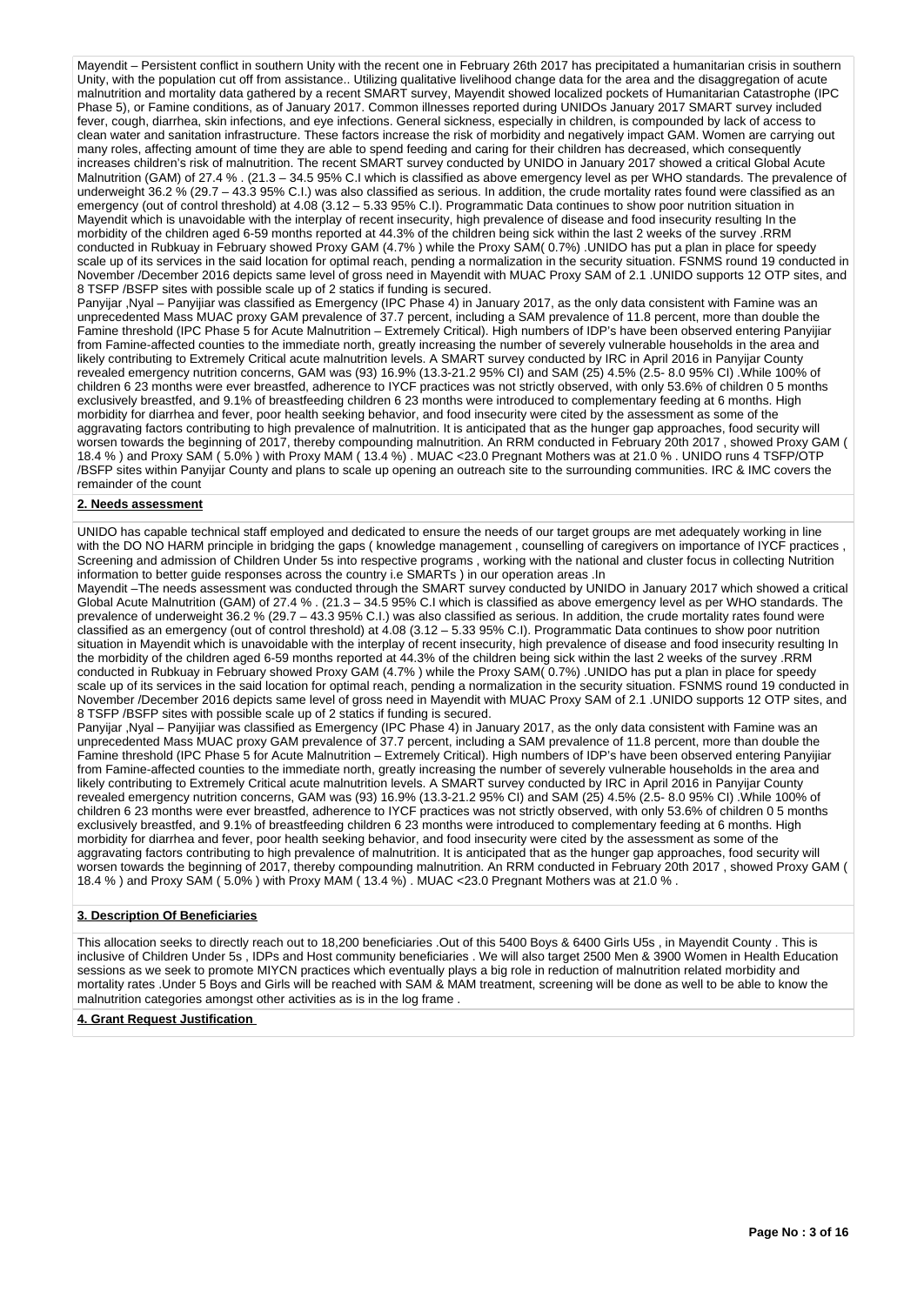UNIDO having been implementing partners in the proposed locations through routine programming as well as rapid assessments is well informed of the needs/gaps in line with the cluster priority for 2017 in matters relating to averting levels of famine in Mayendit and Acute malnutrition in Panyijar counties of South Sudan . Activities proposed include , Treatment of severe and moderate acute malnutrition among under-five children and PLWs, Continuous monitoring, surveillance and analysis of the evolving nutrition situation and IYCF-E counselling for PLWs and under-five children .Proposed Funds shall be complementary to, and not duplicative of, resources available from other sources .UNIDO is also eligible for funding being a HRP partner with demonstrated capacity to implement immediately priority activities in prioritized locations, in line with cluster strategies taking into account CERF supported interventions consistent with basic humanitarian principles of humanity, neutrality and impartiality. UNIDO is better placed to serve and meet the population's needs as the different components are integrated. UNIDO has a good understanding of the geographical area and movement of Host Communities in the phase of shocks such as conflicts and sporadic fights .. UNIDO has an existing PCA with UNICEF for SAM management and an FLA with WFP for MAM management. These will enable the organization to timely request for supplies to respond to the nutrition emergency needs in the mentioned county. Despite the fact that UNIDO is a national NGO, it has a proven strong technical capacity adequate for offering nutrition services to the needy in the conflict affected regions. UNIDO has employed local staffs both men and women( promoting gender equality) for purposes of continuity and sustainability of the program even during shocks such as conflict where International staff would otherwise evacuate the area. Throughout its operation in these areas, UNIDO has continually created good working relations with the local authorities and the community thus creating a sense of ownership for the programs and also active participation in program activities. UNIDO has the human technical expertise and financial accountability policy to maximize service delivery to the undeserved young children boys &Girls, who are experiencing acute malnutrition in the mentioned Counties.. UNIDO will exert more efforts & cooperate with other implementing agencies in the areas since this intervention is not a standalone activity and will show strong commitment to its core values as well as to project implementation strategies. Capacity building to the CHD and nutrition workers (male and female) through training's and on job trainings will be key /is ongoing as a way of providing sustainability in the program and ownership. UNIDO will uphold the CHF mandate which looks at providing resources in support of most critical Lifesaving elements of the humanitarian operation in Mayendit /panyijar counties, southern Unity focusing primarily on the HRP objective of saving lives and alleviating suffering through multi-sectoral assistance. The above needs identified, proposed interventions and how they will contribute to addressing the needs of mayendit and Panyijar communities was assessed by our Monitoring & Evaluation manager in close collaboration with the county authorities for sustainable results.

## **5. Complementarity**

UNIDO will complement previous existing nutrition interventions in Mayendit and Panyijar counties implemented by well trained staff and CNWs. This project is a continuation of UNIDOs ongoing nutrition program to host community & IDPs in Mayendit & Panyijar Counties and will help UNIDO continue responding to nutrition emergency needs throughout the remainder of 2017. . Given the close link between malnutrition and other illnesses and infections, UNIDO will continue to integrate nutrition programming with Health by participating in NIDs, FSL( Through Kitchen gardens formation),Education (Creating awareness in TLS's) and WASH(sanitation awareness sessions) activities to strengthen the response. Access to basic services for women of reproductive age , Men and under 5 children Boys and Girls remain inadequate, therefore UNIDO nutrition department will continue with the close multi sectoral link as mentioned above to address these challenges . In Nyal ,we will continue to work hand in hand with the existing IPs to avoid duplication of activities and adhere to National Nutrition guidelines to achieve maximum outcomes at the end of the project period .UNIDO being HPF 2 partners for lot 15 we will ensure we complement the Objectives set forth by HPF as well.

#### **LOGICAL FRAMEWORK**

#### **Overall project objective**

UNIDOs overall objective is to work closely with the cluster in ensuring delivery of quality lifesaving management of acute malnutrition to the most vulnerable and at risk ,ensure enhanced needs analysis of the nutrition situation and robust monitoring of interventions as well as increase access to integrated program-mes geared towards elevating malnutrition related deaths in Unity .This will ensure Provision of highimpact nutrition Intervention services to children under 5 Children 0-59 months (boys and girls) Host community, IDPs both Male and Female ,flood affected people both Male and Female & other vulnerable groups in the hard-to-reach and conflict affected County of Mayendit by August 2017 and continue supporting the Re equipping of nutrition service delivery whose infrastructure and assets were partially destroyed in Mayendit south County of Unity state .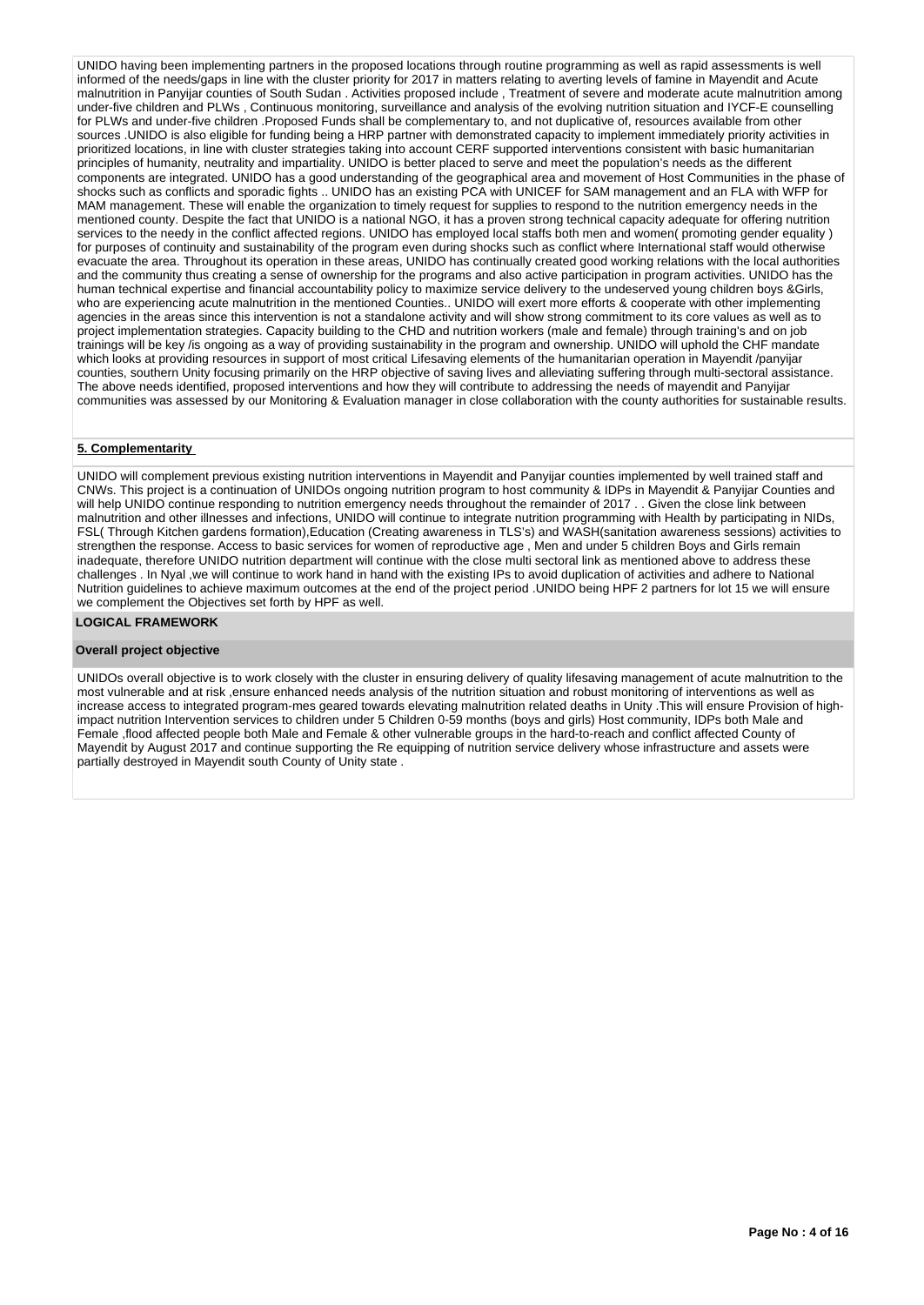| <b>NUTRITION</b>                                                                                                                      |                                                                                                      |                                 |
|---------------------------------------------------------------------------------------------------------------------------------------|------------------------------------------------------------------------------------------------------|---------------------------------|
| <b>Cluster objectives</b>                                                                                                             | <b>Strategic Response Plan (SRP) objectives</b>                                                      | <b>Percentage of activities</b> |
| Deliver quality lifesaving management of<br>acute malnutrition for the most vulnerable<br>and at risk.                                | SO1: Save lives and alleviate the suffering of<br>those most in need of assistance and<br>protection | 60                              |
| Increase access to integrated programmes<br>preventing under nutritionfor the most<br>vulnerable and at risk.                         | SO2: Protect the rights and uphold the dignity<br>of the most vulnerable                             | 20                              |
| Ensure enhanced analysis of the nutrition<br>situation and robust monitoring and<br>coordination of emergency nutrition<br>responses. | SO2: Protect the rights and uphold the dignity<br>of the most vulnerable                             | 10                              |
| Increase access to integrated nutrition,<br>health and WASH FSL responses in counties<br>with critical levels of acute malnutrition.  | SO3: Support at-risk communities to sustain<br>their capacity to cope with significant threats       | 10 <sup>1</sup>                 |

**Contribution to Cluster/Sector Objectives :** This project will contribute to the overall CERF & SSHF SA1 2017 objective as in the allocation strategy to address life-threatening needs due to severe and moderate acute malnutrition in areas where the level of need is famine, serious or critical (IPC Phase 5,4 or 3). Cluster Objective 1: UNIDO will implement comprehensive nutrition programmes through OTP, and IYCF/IYCF-E service provision including active case finding and defaulter tracing. We will provide services in Mayendit and Panyijar where a multisectoral project is already in place. Cluster Objective 2: All nutrition interventions are integrated into existing health services by UNIDO. Behavior change communication activities addressing IYCF -E messaging including early, exclusive breastfeeding will also be conducted / implemented in all supported facilities but also within MTMSGs in the community level. Cluster Objective 3: UNIDO will conduct Nutrition assessments to best understand the Nutrition status in Mayendit County which will later help inform the Nutrition Partners on the current nutrition situation .We will ensure increased access to integrated programmes preventing under nutrition through TSFP/BSFP programming as well. UNIDO will continue to be an active member of the Strategic Advisory Group and other task forces (NIWG, IYCF and CMAM) at nutrition cluster level to ensure good coordination and quality programming. UNIDO will also ensure maximum accountability to affected populations during the entire project implementation period as is stipulated in the AAP guideline through joint monitoring and involvement of the community and stakeholders in Project design .

## **Outcome 1**

Increased availability, access and utilization of quality acute malnutrition treatment services, among children 6-59 months Boys and Girls, pregnant and lactating women in Mayendit and Panyijar Counties

# **Output 1.1**

#### **Description**

Capacity building of Nutrition staff towards enhanced treatment of SAM cases for U5s both boys and Girls in Mayendit and Panyijar **Counties** 

## **Assumptions & Risks**

Peace prevails to enable Nutrition workers execute their duties

## **Indicators**

|                 |                                                                  |                                                                                                                                                      | <b>End cycle beneficiaries</b> |              |           |                   | <b>End</b><br>cycle |
|-----------------|------------------------------------------------------------------|------------------------------------------------------------------------------------------------------------------------------------------------------|--------------------------------|--------------|-----------|-------------------|---------------------|
| Code            | <b>Cluster</b>                                                   | <b>Indicator</b>                                                                                                                                     | <b>Men</b>                     | <b>Women</b> |           | <b>Boys</b> Girls | <b>Target</b>       |
| Indicator 1.1.1 | <b>NUTRITION</b>                                                 | [Frontline] Estimated number of girls and boys (6-<br>59 months) newly admitted with SAM in OTPs and<br>treated with RUTF supplies from the pipeline |                                |              | 1,01<br>2 | 1,18<br>8         | 2,200               |
|                 |                                                                  | <b>Means of Verification:</b> Weekly, Monthly and Quarterly reports through NIS                                                                      |                                |              |           |                   |                     |
| Indicator 1.1.2 | <b>NUTRITION</b>                                                 | [Frontline] Number of girls and boys (6-59<br>months) with SAM screened for malaria and<br>tested positive and treated                               |                                |              | 2,40<br>0 | 2,20<br>0         | 4,600               |
|                 | <b>Means of Verification:</b> Facility reports                   |                                                                                                                                                      |                                |              |           |                   |                     |
| Indicator 1.1.3 | <b>NUTRITION</b>                                                 | [Frontline] Number of monthly average of children<br>(6-59 months) screened in the community during<br>the project period (should be reported once)  |                                |              | 2,50<br>0 | 2,70<br>0         | 5,200               |
|                 | Means of Verification: weekly, Monthly and Quarterly reports     |                                                                                                                                                      |                                |              |           |                   |                     |
| Indicator 1.1.4 | <b>NUTRITION</b>                                                 | [Frontline] Number of children (6-59 months)<br>screened and referred for treatment of either SAM<br>or MAM                                          |                                |              | 3,45<br>0 | 4,05<br>$\Omega$  | 7,500               |
|                 |                                                                  | <b>Means of Verification</b> : Referral reports to the static sites plus NIS data captured and reported to the relevant donors                       |                                |              |           |                   |                     |
| Indicator 1.1.5 | <b>NUTRITION</b>                                                 | [Frontline] Number of functional mother-to-mother<br>support groups                                                                                  |                                |              |           |                   | 8                   |
|                 | Means of Verification: Mother to Mother support Groups existing. |                                                                                                                                                      |                                |              |           |                   |                     |
| Indicator 1.1.6 | <b>NUTRITION</b>                                                 | [Frontline] Number of health workers trained in<br>Infant and Young Child Feeding                                                                    | 12                             | 24           |           |                   | 36                  |
|                 | <b>Means of Verification: IYCF training report</b>               |                                                                                                                                                      |                                |              |           |                   |                     |
| Indicator 1.1.7 | <b>NUTRITION</b>                                                 | [Frontline] Number of nutrition sites providing<br>integrated OTP and TSFP services in the same<br>site                                              |                                |              |           |                   | 18                  |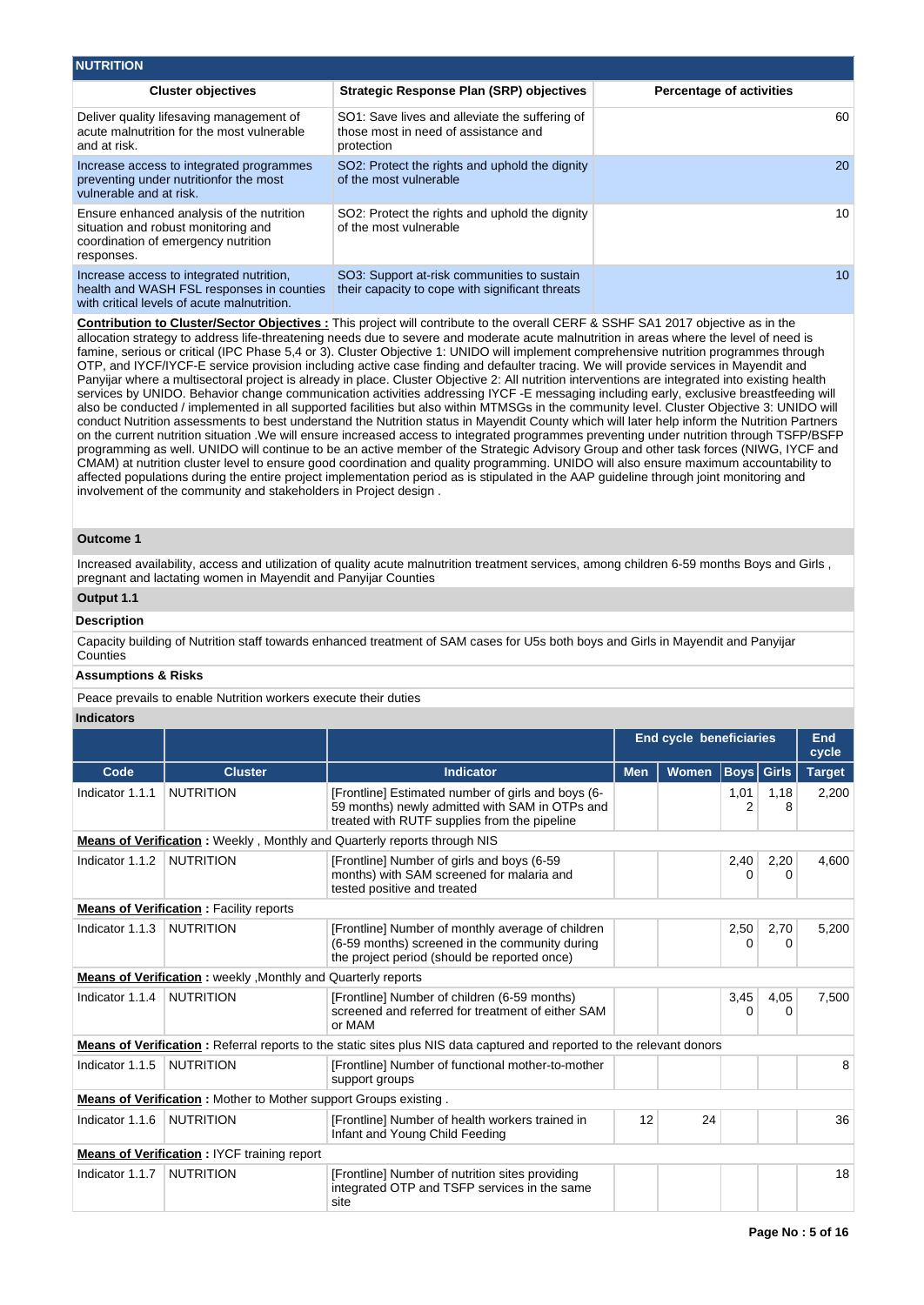|                                | <b>Means of Verification:</b> facility reports                                                            |                                                                                                                                              |            |                                |           |              |               |
|--------------------------------|-----------------------------------------------------------------------------------------------------------|----------------------------------------------------------------------------------------------------------------------------------------------|------------|--------------------------------|-----------|--------------|---------------|
| Indicator 1.1.8                | <b>NUTRITION</b>                                                                                          | [Frontline] Number of nutrition sites having<br>required number of OTP and TSFP staff                                                        |            |                                |           |              | 18            |
|                                | <b>Means of Verification : facility reports</b>                                                           |                                                                                                                                              |            |                                |           |              |               |
| Indicator 1.1.9                | <b>NUTRITION</b>                                                                                          | [Frontline] Percentage of SAM discharged cured<br>(cure rate) out of the total discharged from TFP<br>(OTP/SC) services                      |            |                                |           |              | 75            |
|                                | <b>Means of Verification: Facility Reports</b>                                                            |                                                                                                                                              |            |                                |           |              |               |
| <b>Activities</b>              |                                                                                                           |                                                                                                                                              |            |                                |           |              |               |
|                                |                                                                                                           |                                                                                                                                              |            |                                |           |              |               |
| Activity 1.1.1                 |                                                                                                           |                                                                                                                                              |            |                                |           |              |               |
|                                |                                                                                                           | Continuous Capacity building of 43 nutritional staff on CMAM Protocol by the end of the project period.(refresher)                           |            |                                |           |              |               |
| Activity 1.1.2                 |                                                                                                           |                                                                                                                                              |            |                                |           |              |               |
|                                |                                                                                                           | Printing Of 4000 OTP cards and IEC materials for proper implementation and reporting by the Nutrition workers                                |            |                                |           |              |               |
| Activity 1.1.3                 |                                                                                                           |                                                                                                                                              |            |                                |           |              |               |
|                                |                                                                                                           | Admission and treatment of 1012 boys and 1188 girls for SAM cases in OTPs and treated with RUTF                                              |            |                                |           |              |               |
| Activity 1.1.4                 |                                                                                                           |                                                                                                                                              |            |                                |           |              |               |
|                                |                                                                                                           | Screening, Testing and treating Girls and Boys (6-59 Months) for Malaria                                                                     |            |                                |           |              |               |
| Activity 1.1.5                 |                                                                                                           |                                                                                                                                              |            |                                |           |              |               |
|                                | Deworming Children (12-59 Months) in non NID areas.                                                       |                                                                                                                                              |            |                                |           |              |               |
| Activity 1.1.6                 |                                                                                                           |                                                                                                                                              |            |                                |           |              |               |
|                                |                                                                                                           | Community and Site screening of 3112 Boys and 3200 Girls in Mayendit and Panyijar Counties for admission into the OTP programming.           |            |                                |           |              |               |
| Activity 1.1.7                 |                                                                                                           |                                                                                                                                              |            |                                |           |              |               |
|                                |                                                                                                           | Capacity building of 43staff on MIYCN practices in both Mayendit and Panyijar                                                                |            |                                |           |              |               |
| Output 1.2                     |                                                                                                           |                                                                                                                                              |            |                                |           |              |               |
| Description                    |                                                                                                           |                                                                                                                                              |            |                                |           |              |               |
|                                |                                                                                                           | Capacity building of Nutrition staff towards treatment of MAM Children U5s Boys and Girls in Mayendit and Panyijar county                    |            |                                |           |              |               |
| <b>Assumptions &amp; Risks</b> |                                                                                                           |                                                                                                                                              |            |                                |           |              |               |
|                                |                                                                                                           |                                                                                                                                              |            |                                |           |              |               |
| Political stability            | Security of staff movement prevails.<br>Willingness of local community to receive new nutrition services. |                                                                                                                                              |            |                                |           |              |               |
| <b>Indicators</b>              |                                                                                                           |                                                                                                                                              |            |                                |           |              |               |
|                                |                                                                                                           |                                                                                                                                              |            | <b>End cycle beneficiaries</b> |           |              | <b>End</b>    |
|                                |                                                                                                           |                                                                                                                                              |            |                                |           |              | cycle         |
| Code                           | <b>Cluster</b>                                                                                            | <b>Indicator</b>                                                                                                                             | <b>Men</b> | Women                          | Boys      | <b>Girls</b> | <b>Target</b> |
| Indicator 1.2.1                | <b>NUTRITION</b>                                                                                          | [Frontline] Estimated number of girls and boys (6-<br>59 months) newly admitted with MAM and treated<br>with RUSF supplies from the pipeline |            |                                | 3,03<br>6 | 3,56<br>4    | 6,600         |
|                                | <b>Means of Verification: TSFP Reports</b>                                                                |                                                                                                                                              |            |                                |           |              |               |
| Indicator $1.2.2$              | <b>NUTRITION</b>                                                                                          | [Frontline] Number of nutrition sites providing<br>integrated OTP and TSFP services in the same<br>site                                      |            |                                |           |              | 18            |
|                                | <b>Means of Verification:</b> site reports                                                                |                                                                                                                                              |            |                                |           |              |               |
| Indicator 1.2.3                | <b>NUTRITION</b>                                                                                          | [Frontline] Number of nutrition sites having                                                                                                 |            |                                |           |              | 18            |
|                                |                                                                                                           | required number of OTP and TSFP staff                                                                                                        |            |                                |           |              |               |
|                                | <b>Means of Verification:</b> facility reports                                                            |                                                                                                                                              |            |                                |           |              |               |
| Indicator 1.2.4                | <b>NUTRITION</b>                                                                                          | [Frontline] Percentage of MAM children died<br>(death rate) out of the total discharged from TSFP                                            |            |                                |           |              | 3             |
|                                | <b>Means of Verification: Facility reports</b>                                                            |                                                                                                                                              |            |                                |           |              |               |
| <b>Activities</b>              |                                                                                                           |                                                                                                                                              |            |                                |           |              |               |
| Activity 1.2.1                 |                                                                                                           |                                                                                                                                              |            |                                |           |              |               |
|                                |                                                                                                           | Admission and treatment of Children U5s 3036 Boys and 3564 Girls into the TSFP programming                                                   |            |                                |           |              |               |

# **Activity 1.2.2**

Community and Site screening of 3112 Boys and 3200 Girls in Mayendit and Panyijar Counties for admission into the TSFP programming **Activity 1.2.3** 

Capacity building of staff 24 on TSFP / BSFP Programming

## **Outcome 2**

Strengthen and support prevention of Under nutrition among children Boys and Girls 6-59 months and Pregnant and Lactating Women in mayendit and Panyijar counties .

# **Output 2.1**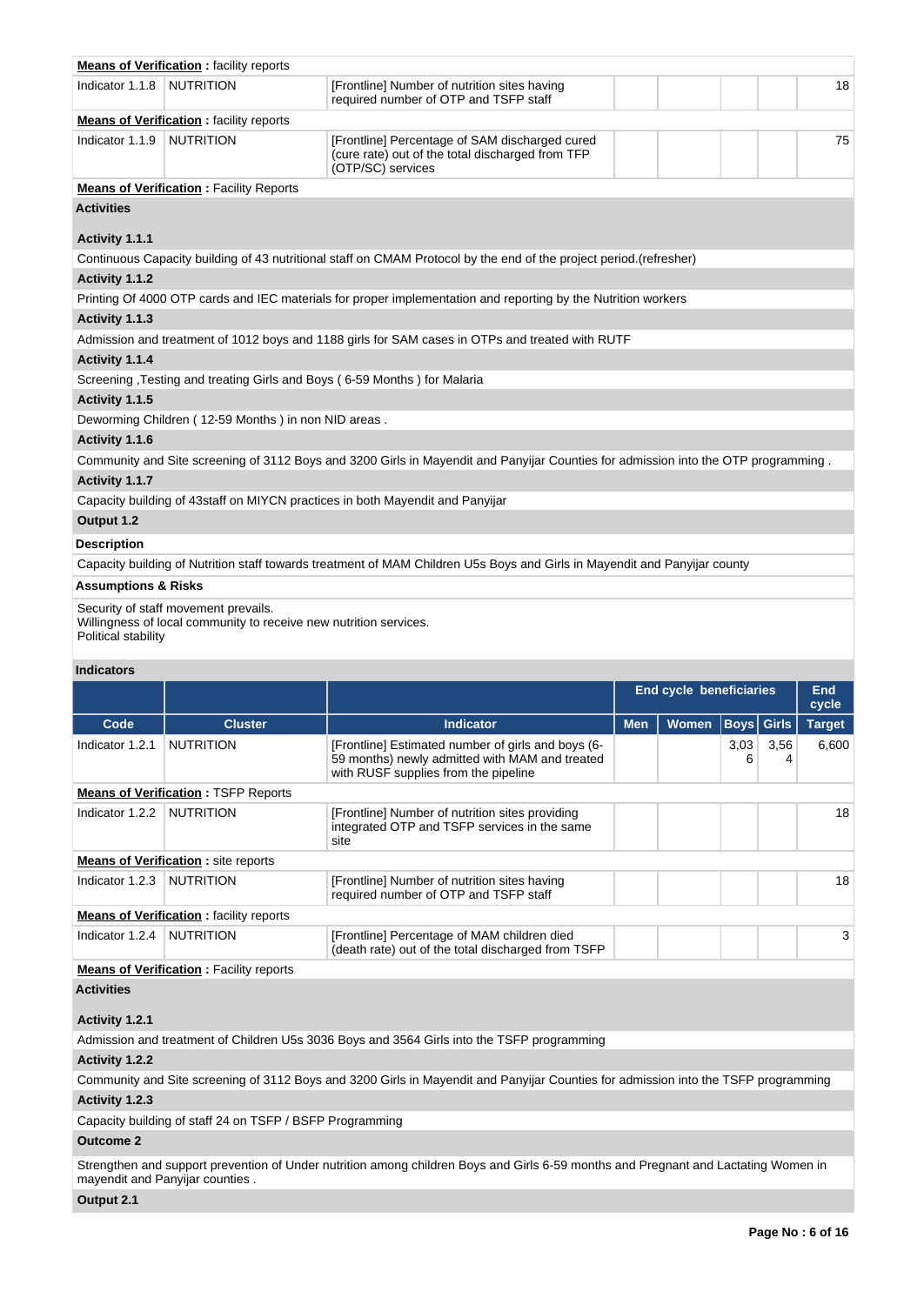## **Description**

Strengthen through trainings of c-IYCF and IYCF-E implementation and Prevention of Child Health illness in the community using the existing MTMSGs

#### **Assumptions & Risks**

Mothers continue to participate in the IYCF messaging activities. Security prevails to allow effective outreaches

#### **Indicators**

|                 |                |                                                                                   | <b>End cycle beneficiaries</b> |                      |  | End<br>cycle |               |
|-----------------|----------------|-----------------------------------------------------------------------------------|--------------------------------|----------------------|--|--------------|---------------|
| Code            | <b>Cluster</b> | <b>Indicator</b>                                                                  | <b>Men</b>                     | Women   Boys   Girls |  |              | <b>Target</b> |
| Indicator 2.1.1 | NUTRITION      | [Frontline] Number of health workers trained in<br>Infant and Young Child Feeding | 12                             | 24                   |  |              | 36            |

#### **Means of Verification**: training reports

## **Activities**

## **Activity 2.1.1**

continue supporting existing MTMSGs and form 4 more in Mayendit and Panyijar counties .to help scale up sub optimal IYCF practices .

#### **Activity 2.1.2**

conduct 6 mass screening in Mayendit ( 3 ) and Panyijar ( 3 ) to ensure the communities can identify cases and access services .i.e community based management of SAM /MAM .

#### **Activity 2.1.3**

continuous support to our MTMSGs by providing them with washing soaps ( 100 boxes ) and mosquitoes nets ( 500 pcs ) as incentives especially considering the conflict makes living and working conditions harsh on them .

## **Activity 2.1.4**

Conduct IYCF-E training for 36 staff .

#### **Outcome 3**

Ensure enhanced Needs analysis of Nutrition situation and Monitoring of effective programming .

## **Output 3.1**

#### **Description**

strengthen Nutrition information sharing to cluster by IPs

## **Assumptions & Risks**

Security will allow for Surveys to be conducted in Mayendit County .

## **Indicators**

|                 |                |                                                                | <b>End cycle beneficiaries</b> |                                     |  | End<br>cycle |  |
|-----------------|----------------|----------------------------------------------------------------|--------------------------------|-------------------------------------|--|--------------|--|
| Code            | <b>Cluster</b> | <b>Indicator</b>                                               |                                | Men   Women   Boys   Girls   Target |  |              |  |
| Indicator 3.1.1 | NUTRITION      | [Frontline] Number of pre and post SMART<br>surveys undertaken |                                |                                     |  |              |  |

## **Means of Verification :**

**Activities**

#### **Activity 3.1.1**

Participate in SMART survey in Mayendit County

#### **Activity 3.1.2**

Celebrate World Breast feeding week in Mayendit and Panyijar Counties

#### **Output 3.2**

## **Description**

Quality and Accountability for the Affected Population mechanism functional

#### **Assumptions & Risks**

Assumptions

UNIDO has access to the sites for activities Security situation improves Funds are adequate to support the activities

Risks

Insecurity and limited access due to poor infrastructure and population movements increasing operational cost.

Inadequate funding

Political sensitivity around the assessments, use and sharing of nutrition data and information

## **Indicators**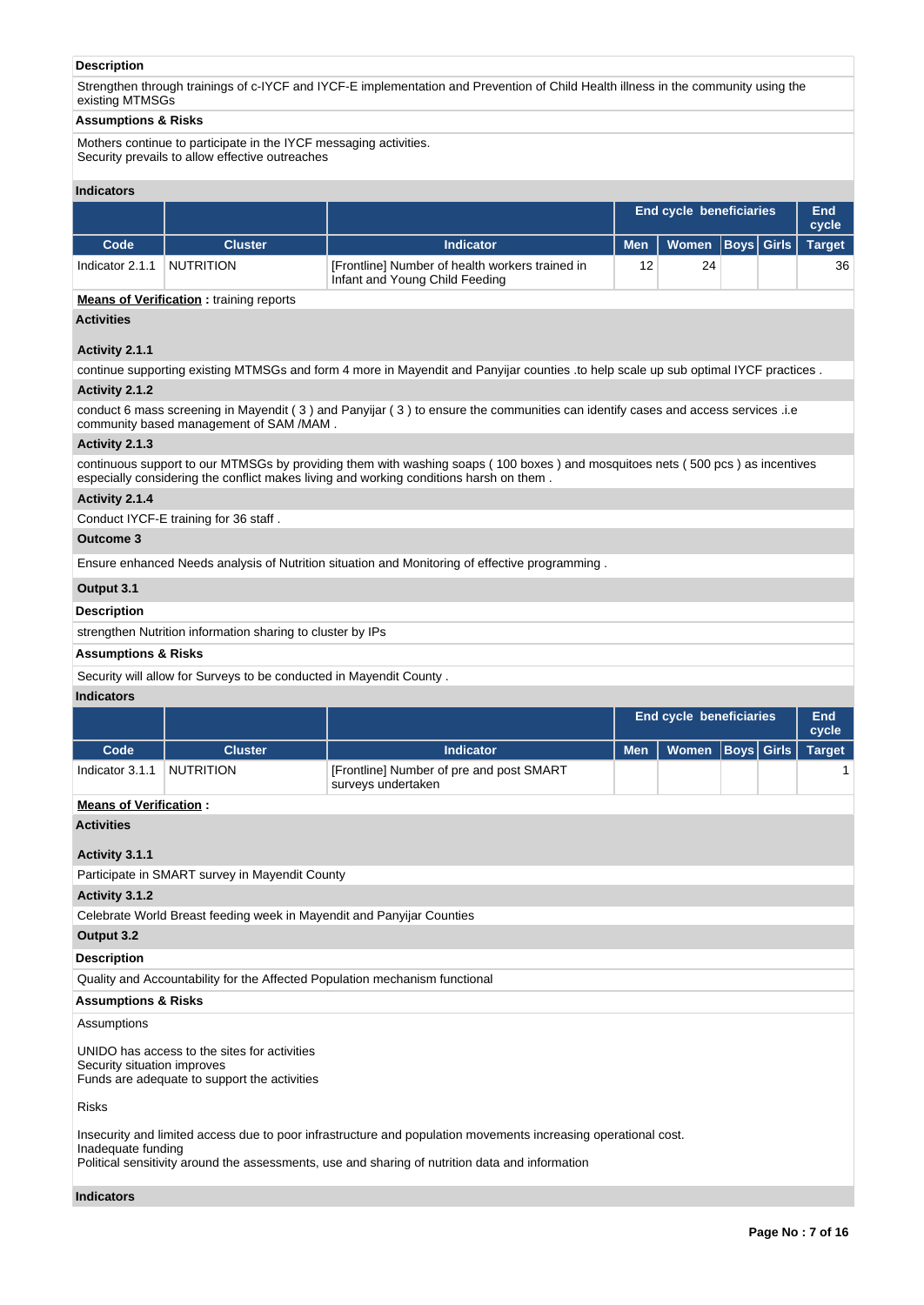|                                                        |                  |                                                                                                               | End cycle beneficiaries |                      |  | End<br>cycle |               |
|--------------------------------------------------------|------------------|---------------------------------------------------------------------------------------------------------------|-------------------------|----------------------|--|--------------|---------------|
| Code                                                   | <b>Cluster</b>   | <b>Indicator</b>                                                                                              | <b>Men</b>              | Women   Boys   Girls |  |              | <b>Target</b> |
| Indicator 3.2.1                                        | <b>NUTRITION</b> | [Frontline] Percentage of PLWs who consider the<br>complaints mechanisms effective, Confidential<br>and safe. |                         |                      |  |              | 80            |
| <b>Means of Verification: QAAP supervision reports</b> |                  |                                                                                                               |                         |                      |  |              |               |

## **Activities**

## **Activity 3.2.1**

Monitor the progress made by the nutrition team in ensuring QAAP, and involvement of the community in QAAP

## **Outcome 4**

Increase access to integrated Nutrition , Health , WASH and FSL Services in counties affected by acute malnutrition .

# **Output 4.1**

## **Description**

Ensure coordination and synergy with other sectors in responding to acute malnutrition

## **Assumptions & Risks**

Other sectors will be flexible to cooperate and participate in the activities for better nutrition responses

## **Indicators**

|                   |                  |                                                                                                       |            | <b>End cycle beneficiaries</b> |  |             | End<br>cycle  |
|-------------------|------------------|-------------------------------------------------------------------------------------------------------|------------|--------------------------------|--|-------------|---------------|
| Code              | <b>Cluster</b>   | <b>Indicator</b>                                                                                      | <b>Men</b> | <b>Women</b>                   |  | Boys  Girls | <b>Target</b> |
| Indicator 4.1.1   | <b>NUTRITION</b> | [Frontline] Number of health, WASH, nutrition<br>sessions conducted by community nutrition<br>workers |            |                                |  |             |               |
|                   |                  | <b>Means of Verification:</b> Reports from the community health workers on integration activities     |            |                                |  |             |               |
| <b>Activities</b> |                  |                                                                                                       |            |                                |  |             |               |
| Activity 4.1.1    |                  |                                                                                                       |            |                                |  |             |               |

Coordinate and work with WASH & HEALTH department in celebrating world water day , NIDs and Malaria Testing and treatment for Health

# .

## **Additional Targets :**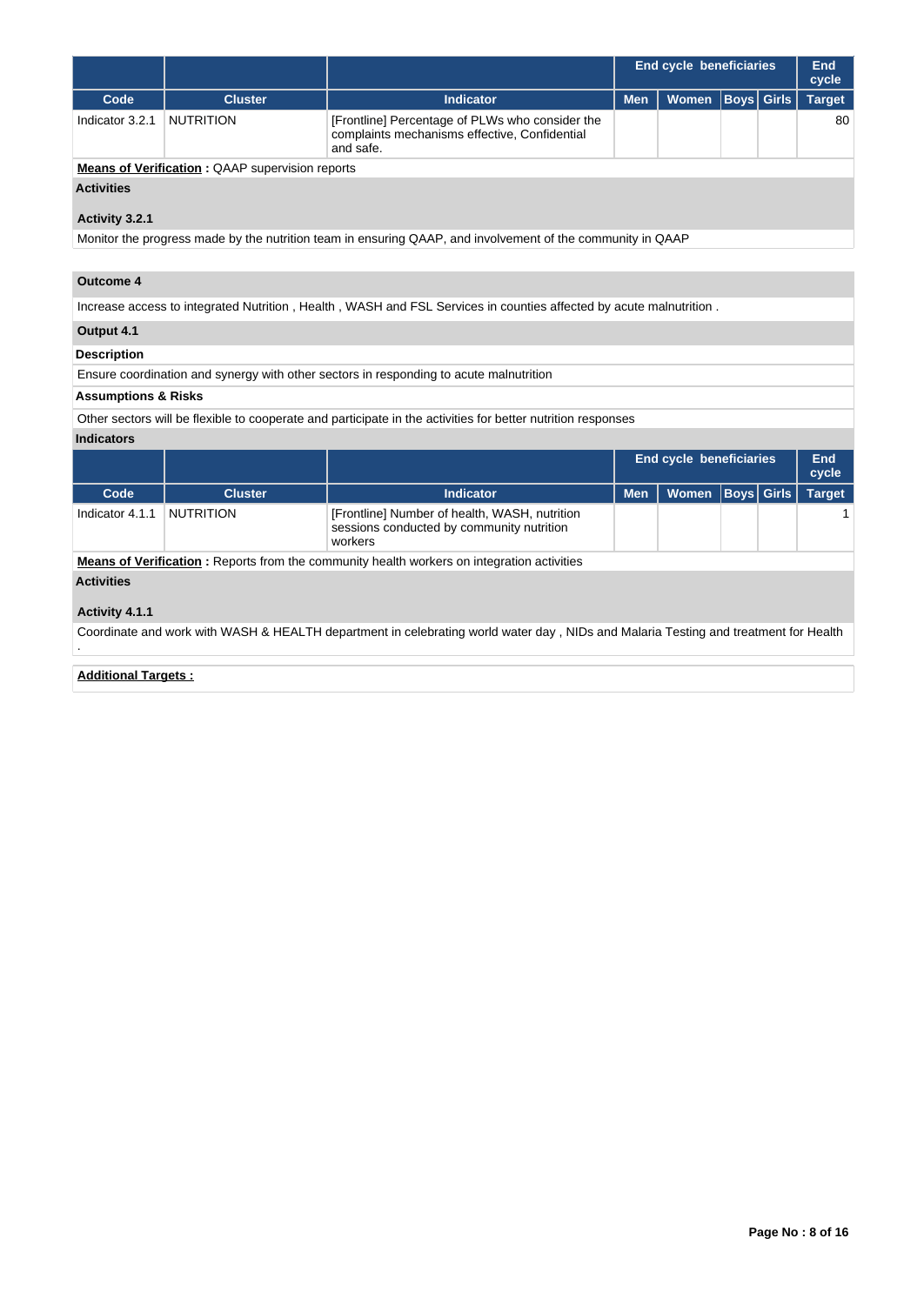## **Monitoring & Reporting plan**

UNIDO shall monitor the project supervised by the Nutrition officers & Nutrition Assistants on ground and the Nutrition Manager based in Juba. This will be technically supported by the Programme Monitoring & Evaluation Manager who will support field teams to establish a detailed monitoring plan which will be used to guide teams in collecting appropriate and timely data. Monitoring tools (indicator tracking template) will include the Departmental Questionnaires, CHF reporting tool, nutrition cluster tool, Programme Tally sheets, and Pictorial evidence especially during HF visits, we will also use FGDs with the Health Workers and the local Authority to collect views on how the project is impacting on their lives. The above mentioned tools will be used during the implementation cycle which will be part of the monitoring components throughout the life cycle of the program. The tools will allow routine nutrition monitoring data to be collected and analyzed in one place and allow for easy disaggregation across time and geographic location. There will also be monthly joint supervisory visits together with the CHD using the QSC tool in order to see the HFs compliance as per the HSS pillars. The databases and additional monitoring tools such as supervisory checklists, staff appraisals, training reports and post-distribution monitoring reports will feed into an Indicator Performance Tracking Table (IPTT).The IPTT will allow the program to track progress towards results and indicators on a monthly basis throughout the project period. Internal monthly reports will provide information to management on the progress of activities and the impact they are having on the communities. Donor reports will also be submitted as per the time line. Activities will be continuously monitored by the project team and will be formally monitored on a routine basis by the Health and Nutrition Project Manager supported by the Monitoring and Evaluation Officer. UNIDO and its stakeholders and actors will entirely take up the role and responsibilities for collecting, recording, reporting, and using information as M&E is a collective duty. The local authorities in Monitoring and Evaluation is a participatory activity by both UNIDO ,the CHD staff and the SSRA . Security is given by the SSRA especially when doing HH visits .The reports are always shared with the CHD for ownership of the project

#### **Workplan**

| <b>Activitydescription</b>                                                                                                                                                                                                                 | Year |  |    |   |   |              | 8        | 9        |              |  |
|--------------------------------------------------------------------------------------------------------------------------------------------------------------------------------------------------------------------------------------------|------|--|----|---|---|--------------|----------|----------|--------------|--|
| Activity 1.1.1: Continuous Capacity building of 43 nutritional staff on CMAM<br>Protocol by the end of the project period. (refresher)                                                                                                     | 2017 |  |    |   | X |              | X        |          |              |  |
| Activity 1.1.2: Printing Of 4000 OTP cards and IEC materials for proper<br>implementation and reporting by the Nutrition workers                                                                                                           | 2017 |  | X  |   |   |              |          |          |              |  |
| Activity 1.1.3: Admission and treatment of 1012 boys and 1188 girls for SAM cases<br>in OTPs and treated with RUTF                                                                                                                         | 2017 |  | X. | X | X | X            | X        | X        | $\mathsf{x}$ |  |
| Activity 1.1.4: Screening , Testing and treating Girls and Boys (6-59 Months) for<br>Malaria                                                                                                                                               | 2017 |  | X  | X | X | $\mathsf{X}$ | X.       | X        | X            |  |
| Activity 1.1.5: Deworming Children (12-59 Months) in non NID areas.                                                                                                                                                                        | 2017 |  |    |   | X |              | X        |          |              |  |
| Activity 1.1.6: Community and Site screening of 3112 Boys and 3200 Girls in<br>Mayendit and Panyijar Counties for admission into the OTP programming.                                                                                      | 2017 |  | X. | X | X | X            | $\times$ | $\times$ | X            |  |
| Activity 1.1.7: Capacity building of 43staff on MIYCN practices in both Mayendit<br>and Panyijar                                                                                                                                           | 2017 |  |    | X |   | X            |          | X        |              |  |
| Activity 1.2.1: Admission and treatment of Children U5s 3036 Boys and 3564 Girls<br>into the TSFP programming                                                                                                                              | 2017 |  | X  | X | X | X            | X        | X        | X            |  |
| Activity 1.2.2: Community and Site screening of 3112 Boys and 3200 Girls in<br>Mayendit and Panyijar Counties for admission into the TSFP programming                                                                                      | 2017 |  | X. | X | X | X            | X        | X        | X            |  |
| Activity 1.2.3: Capacity building of staff 24 on TSFP / BSFP Programming                                                                                                                                                                   | 2017 |  | X  |   | X |              | X        |          |              |  |
| Activity 2.1.1: continue supporting existing MTMSGs and form 4 more in Mayendit<br>and Panyijar counties .to help scale up sub optimal IYCF practices.                                                                                     | 2017 |  | X  | X | X | $\times$     | X        | X        | X            |  |
| Activity 2.1.2: conduct 6 mass screening in Mayendit (3) and Panyijar (3) to<br>ensure the communities can identify cases and access services .i.e community<br>based management of SAM /MAM.                                              | 2017 |  | X  | X | X | X            | X.       | X        | X            |  |
| Activity 2.1.3: continuous support to our MTMSGs by providing them with washing<br>soaps (100 boxes) and mosquitoes nets (500 pcs) as incentives especially<br>considering the conflict makes living and working conditions harsh on them. | 2017 |  | X  |   |   |              |          |          |              |  |
| Activity 2.1.4: Conduct IYCF-E training for 36 staff.                                                                                                                                                                                      | 2017 |  | X  |   |   | X            |          |          |              |  |
| Activity 3.1.1: Participate in SMART survey in Mayendit County                                                                                                                                                                             | 2017 |  |    |   |   |              | X        |          |              |  |
| Activity 3.1.2: Celebrate World Breast feeding week in Mayendit and Panyijar<br>Counties                                                                                                                                                   | 2017 |  |    |   |   |              | X        |          |              |  |
| Activity 3.2.1: Monitor the progress made by the nutrition team in ensuring QAAP,<br>and involvement of the community in QAAP                                                                                                              | 2017 |  | X. | X | X | $\times$     | X.       | X        | X            |  |
| Activity 4.1.1: Coordinate and work with WASH & HEALTH department in<br>celebrating world water day, NIDs and Malaria Testing and treatment for Health.                                                                                    | 2017 |  | X  | X | X | X            | X        | X        | X            |  |
| <b>OTHER INFO</b>                                                                                                                                                                                                                          |      |  |    |   |   |              |          |          |              |  |
| <b>Accountability to Affected Populations</b>                                                                                                                                                                                              |      |  |    |   |   |              |          |          |              |  |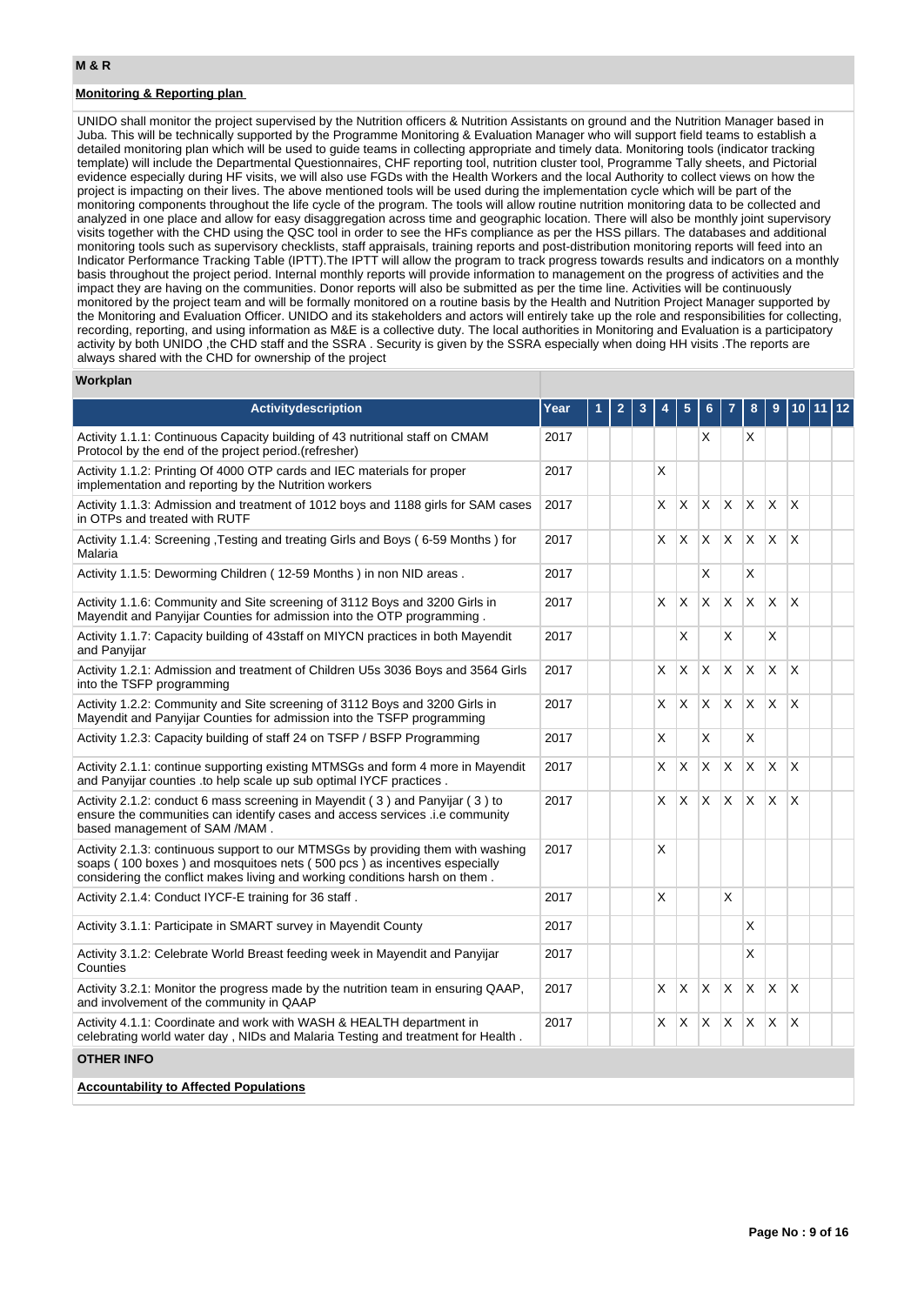UNIDO seeks to be accountable to the women, men, boys and girls whose lives it aims to improve, and places this responsibility at the core of its humanitarian policy. As a matter of human rights and meaningful programming ,UNIDO defines Accountability to Affected Populations (AAP) as "an active commitment by the organization to use power responsibly by taking account of, giving account to and being held to account by the people it seeks to assist".

By being more accountable to affected populations Men ,Women ,Boys and Girl UNIDO will do this by increasing Nyal , Maajak ,Nyadong and Duong Communities participation and feedback in programme identification, design, delivery and lesson learning . UNIDO seeks to achieve programmes of higher quality, with greater and more sustainable impact. The project will increase the space for Mayendit ad Nyal community to shape their own recovery especially after the recent invasion by government forces and for UNIDO to better deliver against its commitments to stakeholders, including the people UNIDO assists and the resource partners who make assistance possible UNIDO will ensure effective information sharing and communication channels by sharing information about UNIDO programmes in a timely, accessible and inclusive way .This will put Mayendit and Nyal community in a position to understand and shape decisions that impact their lives. UNIDO is committed to ensure that people receiving support participate in and influence all steps of the programme cycle, including initial assessment, project design, beneficiary selection, implementation, monitoring and evaluations. Systems of community representation must be fair and representative, enabling the most marginalized, vulnerable and affected to have a voice. UNIDO will use FGDs using focus groups as a method of participation gives a voice to those in the community who are unable to speak up in a larger meeting or setting. Mayendit and Nyal community members will use this format on a recurring basis to gain community input. With attention to their composition, such groups can counter unrepresentative power structures, gender imbalances, and fear of losing assistance when issuing a complaint or other factors that may inhibit free and open speech. Being members of the QAAP TWG we will ensure we monitor and take into account Percentage of PLWs/care givers who are aware of their rights and entitlements with respect to nutrition programs .

#### **Implementation Plan**

In view of carrying out the integrated Community management of Acute malnutrition in 4 sites in Nyal and 12 sites in Mayendit with prospective scalling up with 2 more static sites and an outreach , SAM cases identification will be carried out at both community level (HH) and facility level by our trained CHWs and CNWs. UNIDO has been trained and has expertise ready to roll out the new IYCF guidelines in South Sudan which will be more participatory at community level implemented by the IYCF counselors to be recruited spearheaded by the trained Nutrition Officers . As a result of the continuing conflict in Unity state, staff turnover due to displacements is a major concern which is already being looked into. This nutrition project will be directly implemented by UNIDO personnel in close collaboration with the local authority, other IPs and stakeholders. Clear definition of management responsibilities, clear arrangements for coordination of implementation across different stakeholders and IPs, financial management will put be in place to manage the successful implementation of the project arrangements. Monthly management reports in line with project targets, the state of financial resources, and summary of expenditures, shall be compiled. These will result to quarterly programmatic and financial reports detailing progress made in accordance with the project activity implementation requirements. UNIDO nutrition manager and finance manager will ensure that all necessary reports are prepared, compiled and submitted at the end of each quarter. Various tools e.g. observation, review of documentation, key informants techniques will be used to capture and document the project performance. Project stakeholders and beneficiaries feedback will play a vital role in assessing the extent of project success. This will help UNIDO in restructuring the project implementation course (if needful) in order to maximally deliver the project objectives .Above all UNIDO nutrition department will coordinate with its FSL,WASH,HEALTH ,EDUCATION and PROTECTION departments to ensure multi sectoral approach to humanitarian Aid in Nyal and mayendit

#### **Coordination with other Organizations in project area**

| Name of the organization        | Areas/activities of collaboration and rationale |
|---------------------------------|-------------------------------------------------|
| SAMRITAN PURSE                  | REFERAL OF TSFP cases                           |
| _ _ _ _ _ _ _ _ _ _ _ _ _ _ _ _ |                                                 |

#### **Environment Marker Of The Project**

B+: Medium environmental impact with mitigation(sector guidance)

#### **Gender Marker Of The Project**

2a-The project is designed to contribute significantly to gender equality

#### **Justify Chosen Gender Marker Code**

proposed activities promote community systems and structures that ensure the participation of women and men, boys and girls ensuring everyone has the opportunity to participate in all activities .To ensure the chosen gender marker is upheld, UNIDO will ensure coordination and facilitation of excluded / disadvantaged groups in order for them to be able to access the services provided through liaising with the authorities and other IPs on ground and negotiate for access to services by all. Our Proposed Nutrition activities are in line with UNIDOs Protection sector activities which support mechanisms for the systematic identification and reporting of cases of sexual and gender based violence; provision of support to GBV survivors; and ensuring linkages with the protection cluster/GBV sub-cluster. Also our activities and indicators are disaggregated by sex and age not forgetting the beneficiary description by age and sex. UNIDOs gender dimensions are considered in the entire project from needs assessment, project implementation activities and project outcomes. Gender dimensions have been integrated in all parts of the project including in needs assessment, project implementation activities and project outcome

#### **Protection Mainstreaming**

Man made (War) and natural (Floods) emergencies in South Sudan affect girls, boys, women and men differently; each is susceptible to different risks and each is victimized in different ways. UNIDO has given priority to the safety and dignity of beneficiaries and considered the principles of Do No Harm in the proposed project .Nutrition dept will work closely with the Child protection dept as we seek to understand these differences and ensure that the project assists the most vulnerable in Mayendit and Nyal without putting anyone at increased risk. Building a protective environment for Boys, Girls, Men and Women involves understanding the distinct nature and the extent of violence, exploitation and abuse that girls, boys, Men and Women experience. It also involves ensuring that all response activities take into account the different needs, concerns and capacities of girls and boys. UNIDO will in Collaboration with its other departments promote activities that gear towards protection mainstreaming which include and not limited to ;Addressing harmful attitudes, customs and practices ,Encouraging open discussion on child protection issues in the community and broader society, Develop children's life skills, knowledge and participation; Implementing ongoing and effective monitoring, reporting and oversight among others .Children in emergencies may be at particular risk of violence, exploitation and abuse given their level of dependence, their limited ability to protect themselves and their limited and relative power and participation in decision-making processes. Because they have had relatively little experience of life, children are more easily exploited, tricked or coerced than adults. UNIDO through this project will analyse and take into consideration the needs, priorities and capacities of both the female and male population which are far more likely to improve the lives and dignity of those affected by conflict or disaster. The above will support the development of self-protection capacities and assist affected population's to claim their rights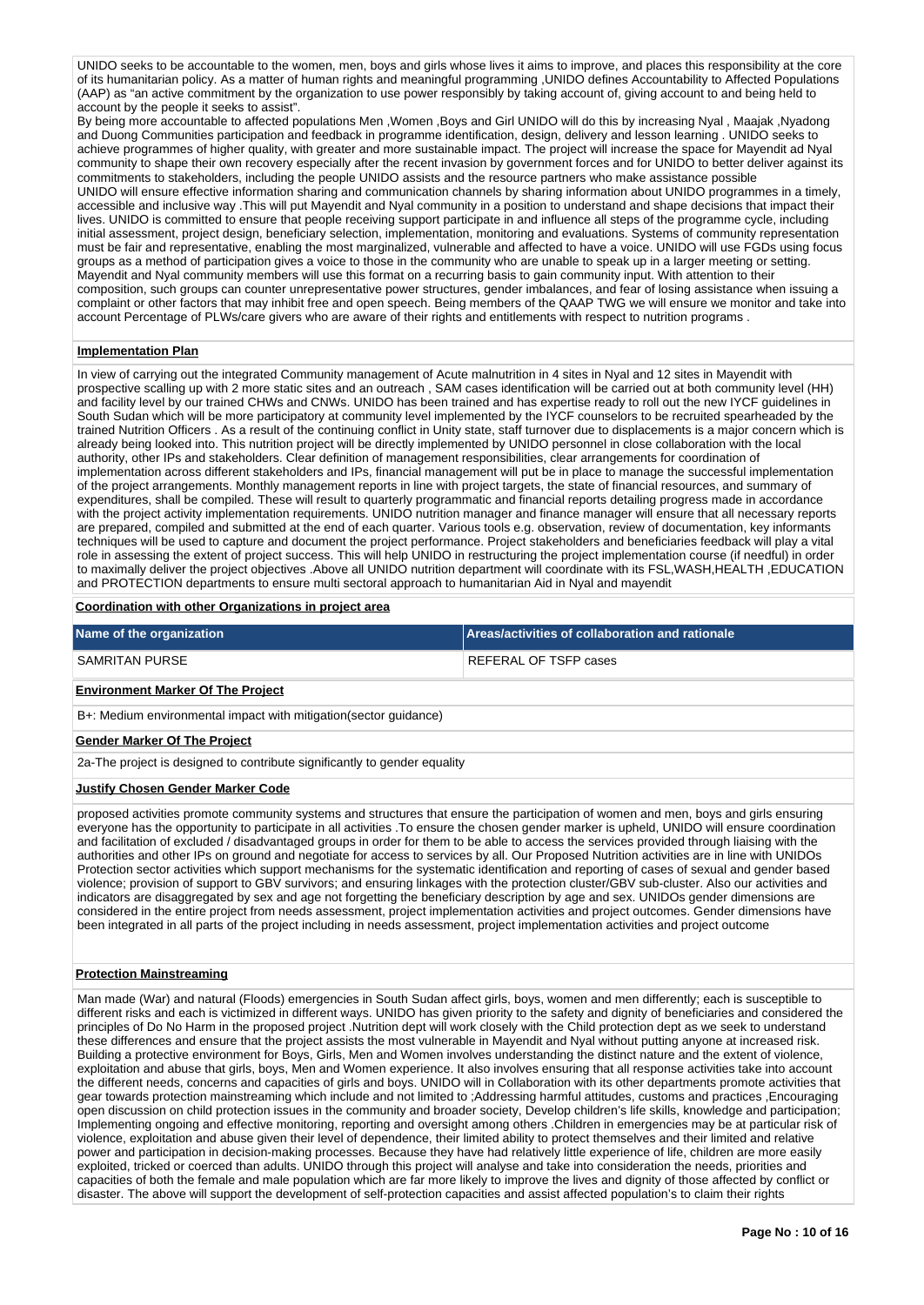## **Safety and Security**

UNITY state is one of the 3 conflict affected states in South Sudan with sporadic attacks and fighting. The beneficiaries here in have recently experienced dire humanitarian need for assistance across board. UNIDO having been operational in Mayendit and Nyal for the longest time now understands and is well conversant with the community's needs and measures to take to ensure the safety of the host community and UNIDO staff is well. Though not easy working in volatile areas, UNIDO staff are dedicated to serve the community and as we speak, the grass root staff i.e The nutrition Assistants, CNW and CHWs are on ground serving the community together with relocatable staff. UNIDO has a policy that ensures Staff security is Prioritized at any given time. Evacuations (especially for international staff ) are planned on need basis by UNIDO through the logistics department in coordination with other IPs in the Area of Operation and the Logs Cluster. Both Mayendit and Nyal are secure for implementation

## **Access**

Mayendit and Nyal are both accessible by air .The southern Part gets cut off during the rainy season and as a result UNIDO has in the past used canoes and Boats to transport supplies to the South since the Logs cluster had not Green lighted the Airstrip in Mayendit Headquarter for landing and supplies were delivered to the neighboring Leer county which then posed a crisis on serving the southern community. As we speak all locations are accessible. We plan to make use of charters to ferry supplies directly to the Areas of operation from Juba since Leer has not opened up yet.

## **BUDGET**

| <b>Code</b> | <b>Budget Line Description</b>                                                                                                                                                    |             | D / S Quantity | Unit<br>cost          | <b>Duration</b><br><b>Recurran</b><br>ce | $\%$<br>charged<br>to CHF | <b>Total Cost</b> |
|-------------|-----------------------------------------------------------------------------------------------------------------------------------------------------------------------------------|-------------|----------------|-----------------------|------------------------------------------|---------------------------|-------------------|
|             | <b>Staff and Other Personnel Costs</b>                                                                                                                                            |             |                |                       |                                          |                           |                   |
| 1.1         | Nutrition Project Manager 50%                                                                                                                                                     | D           | 1              | 4,500<br>.00          | 6                                        | 50.00                     | 13,500.00         |
|             | Nutrition Manager staff involve in Project Implementation and reporting to stakeholders working 50%                                                                               |             |                |                       |                                          |                           |                   |
| 1.2         | Nutrition Project Officer 50%                                                                                                                                                     | D           |                | $4 \mid 2,750$<br>.00 | 6                                        | 50.00                     | 33,000.00         |
|             | Nutrition Officer are the technical Staffs implementing project activities in the field locations working 100% on the project. One<br>New Nutritionist to be recruited for the SC |             |                |                       |                                          |                           |                   |
| 1.3         | <b>Nutrition Project Assistants 50%</b>                                                                                                                                           | D           |                | $3 \mid 1,500$<br>.00 | 6                                        | 50.00                     | 13,500.00         |
|             | Nutrition Project Assistant Staffs Implementing project activities supporting the the Technical Staffs LoE is 100%                                                                |             |                |                       |                                          |                           |                   |
| 1.4         | <b>Community Nutrition Workers 50%</b>                                                                                                                                            | D           |                | 43 233.0<br>0         | 6                                        | 50.00                     | 30,057.00         |
|             | CNW staffs responsible for directing the project implementors                                                                                                                     |             |                |                       |                                          |                           |                   |
| 1.5         | <b>IYCF Counsellors 50%</b>                                                                                                                                                       | D           | 15             | 160.0<br>$\Omega$     | 6                                        | 50.00                     | 7,200.00          |
|             | IYCF staffs all direct and distribute nutrition items and direct Project implementors                                                                                             |             |                |                       |                                          |                           |                   |
| 1.6         | <b>Executive Director 20%</b>                                                                                                                                                     | S           | 1 <sup>1</sup> | 8,900<br>.00          | 6                                        | 20.00                     | 10,680.00         |
|             | Staffs responsible for Overall fund accountability and management                                                                                                                 |             |                |                       |                                          |                           |                   |
| 1.7         | Program Coordinator 20%                                                                                                                                                           | S           | 1 <sup>1</sup> | 6,000<br>.00          | 6                                        | 20.00                     | 7,200.00          |
|             | Program Coordinator is the staff supervising project staffs                                                                                                                       |             |                |                       |                                          |                           |                   |
| 1.8         | Finance Director 20%                                                                                                                                                              | S           |                | $1 \mid 7,400$<br>.00 | 6                                        | 20.00                     | 8,880.00          |
|             | Finance Director is the staff responsible for overall supervision of Financial reporting and budget control.                                                                      |             |                |                       |                                          |                           |                   |
| 1.9         | M & E Manager 20%                                                                                                                                                                 | S           |                | 1 5,500<br>.00        | 6                                        | 20.00                     | 6,600.00          |
|             | Staff undertaking project monitoring and evaluation reporting to stakeholders.                                                                                                    |             |                |                       |                                          |                           |                   |
| 1.10        | Logistics and Procurement Manager 20%                                                                                                                                             | S           | 1 <sup>1</sup> | 4,000<br>.00          | 6                                        | 20.00                     | 4,800.00          |
|             | Staffs involved in staff Logistics and procurement of project supplies                                                                                                            |             |                |                       |                                          |                           |                   |
| 1.11        | Finance Manager 20%                                                                                                                                                               | S           |                | $1 \mid 4,000$<br>.00 | 6                                        | 20.00                     | 4,800.00          |
|             | Staffs undertaking Financial reports and budget control                                                                                                                           |             |                |                       |                                          |                           |                   |
| 1.12        | Human Resources Officer 20%                                                                                                                                                       | $\mathbb S$ |                | 1 2,500<br>.00.       | 6                                        | 20.00                     | 3,000.00          |
|             | Management contracts and welfare of all UNIDO staffs both on Ground and in the Head Office in Juba.                                                                               |             |                |                       |                                          |                           |                   |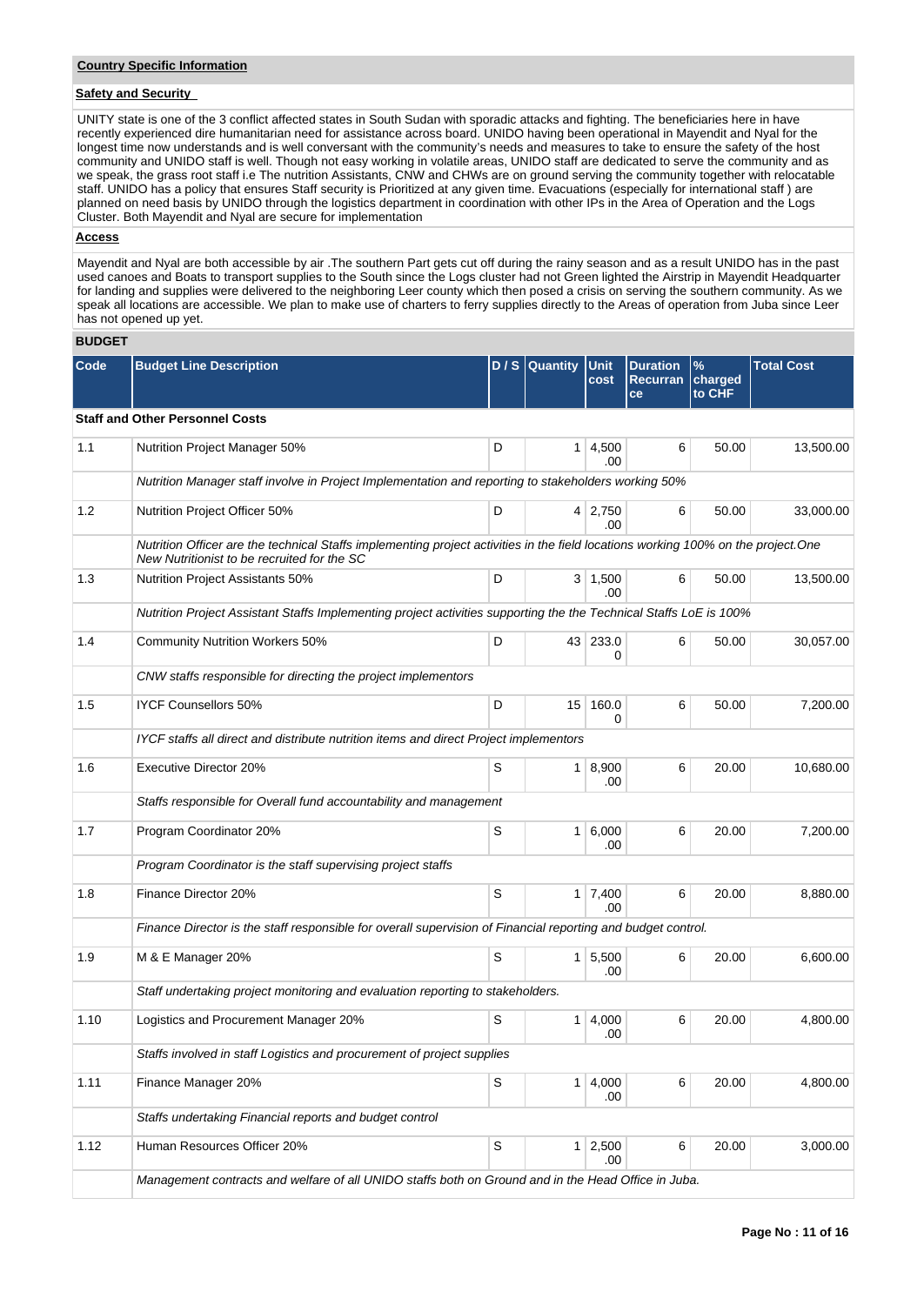| 1.13 | Logistices Supervisor 20%                                                                                                                                                                  | S | 1 <sup>1</sup> | 3,000<br>.00                | 6  | 20.00  | 3,600.00   |
|------|--------------------------------------------------------------------------------------------------------------------------------------------------------------------------------------------|---|----------------|-----------------------------|----|--------|------------|
|      | Supervise all the Logistics and Procurement Proceedures of the Organization                                                                                                                |   |                |                             |    |        |            |
| 1.14 | Logistics and Procurement Officer 20%                                                                                                                                                      | S |                | $1 \mid 1,500$<br>.00       | 6  | 20.00  | 1,800.00   |
|      | Undertake the responsibility of daily logistics and Procurement in the Office                                                                                                              |   |                |                             |    |        |            |
| 1.15 | <b>Finance Assistants</b>                                                                                                                                                                  | S |                | $1 \mid 1,500$<br>.00       | 6  | 20.00  | 1,800.00   |
|      | Undertake all the control of Petty cash and take records on cash control in the Office.                                                                                                    |   |                |                             |    |        |            |
| 1.16 | Drivers 20%                                                                                                                                                                                | S |                | 1   900.0<br>0              | 6  | 20.00  | 1,080.00   |
|      | Staffs providing Logistical support to project activities                                                                                                                                  |   |                |                             |    |        |            |
| 1.17 | <b>Field Operation manager</b>                                                                                                                                                             | S |                | $1 \mid 4,000$<br>.00       | 6  | 20.00  | 4,800.00   |
|      | Staff Responsible for overall field operation and welfare of field activities                                                                                                              |   |                |                             |    |        |            |
| 1.18 | <b>ICT Officer</b>                                                                                                                                                                         | S | 1 <sup>1</sup> | 1,500<br>.00                | 6  | 20.00  | 1,800.00   |
|      | Staffs responsible for clear maintenance of ICT work in the office starting from computer maintenance, printers software and<br>hardware management for Office use.                        |   |                |                             |    |        |            |
| 1.19 | <b>Field Finance Officer</b>                                                                                                                                                               | S |                | $1 \mid 2,500$<br>.00       | 6  | 20.00  | 3,000.00   |
|      | Responsible for managing field Financial report and Budget control                                                                                                                         |   |                |                             |    |        |            |
| 1.20 | <b>Field Logistics Officer</b>                                                                                                                                                             | S |                | $1 \mid 1,500$<br>.00       | 6  | 20.00  | 1,800.00   |
|      | Supplies of Logistical items on the field locations                                                                                                                                        |   |                |                             |    |        |            |
| 1.21 | Medical insurance cover                                                                                                                                                                    | S |                | $1 \overline{5,470}$<br>.00 | 6  | 20.00  | 6,564.00   |
|      | Staffs for project insured at 20%                                                                                                                                                          |   |                |                             |    |        |            |
| 1.22 | NSIF 17% Employers Contribution                                                                                                                                                            | S |                | 1 9.299<br>.00              | 6  | 20.00  | 11,158.80  |
|      | Employer contribution to staff insurance                                                                                                                                                   |   |                |                             |    |        |            |
| 1.23 | 2 SC Clinical officers for Rubkuay PHCC & Dablual PHCU (To<br>be upgraded to PHCC)                                                                                                         | D |                | 2 2,135<br>.00              | 6  | 100.00 | 25,620.00  |
|      | For Rubkuay PHCC & Dablual PHCU (To be upgraded to PHCC at a monthly rate of 2135usd                                                                                                       |   |                |                             |    |        |            |
|      | <b>Section Total</b>                                                                                                                                                                       |   |                |                             |    |        | 206,239.80 |
|      | <b>Supplies, Commodities, Materials</b>                                                                                                                                                    |   |                |                             |    |        |            |
| 2.1  | Continuous Capacity building of 43 nutritional staff on CMAM<br>Protocol by the end of the project period.(refresher)                                                                      | D |                | 59 50.00                    | 3  | 100.00 | 8,850.00   |
|      | 10usd for water and soda 10usd for Stationery, 20usd for meal 10usd for hall hire and communication and printing document that<br>makes a total of 50usd per pax per day (50 * 59*3days)   |   |                |                             |    |        |            |
| 2.2  | Community and Site screening of 3112 Boys and 3200 Girls in<br>Mayendit and Panyijar Counties for admission into the OTP<br>programming.                                                   | D | 59             | 5.00                        | 24 | 100.00 | 7,080.00   |
|      | Incentive to IYCF and CNWs 5usd per week for 59 pax (59*5*24weeks                                                                                                                          |   |                |                             |    |        |            |
| 2.3  | Capacity building of 43staff on MIYCN practices in both<br>Mayendit and Panyijar                                                                                                           | D |                | 59 50.00                    | 3  | 100.00 | 8,850.00   |
|      | 10usd for water and soda 10usd for Stationery, 20usd for meal 10usd for hall hire and communication and printing document that<br>makes a total of 50usd per pax per day (50 * 59*3days)   |   |                |                             |    |        |            |
| 2.4  | Capacity building of staff 24 on TSFP / BSFP Programming                                                                                                                                   | D |                | 24 50.00                    | 3  | 100.00 | 3,600.00   |
|      | 10usd for water and soda 10usd for Stationery, 20usd for meal 10usd for hall hire and communication and printing document that<br>makes a total of 50 usd per pax per day (50 * 24*3 days) |   |                |                             |    |        |            |
| 2.5  | Celebrate World breast feeding week for Mayendit and<br>Panyijar                                                                                                                           | D |                | 1 4,000<br>.00              | 2  | 100.00 | 8,000.00   |
|      | Lumsum for bannars meal for stakeholders, public address system, truck hiring incentives for mobilizers at 4000 for each county                                                            |   |                |                             |    |        |            |
| 2.6  | <b>IYCF - E Training</b>                                                                                                                                                                   | D |                | 15 50.00                    | 3  | 100.00 | 2,250.00   |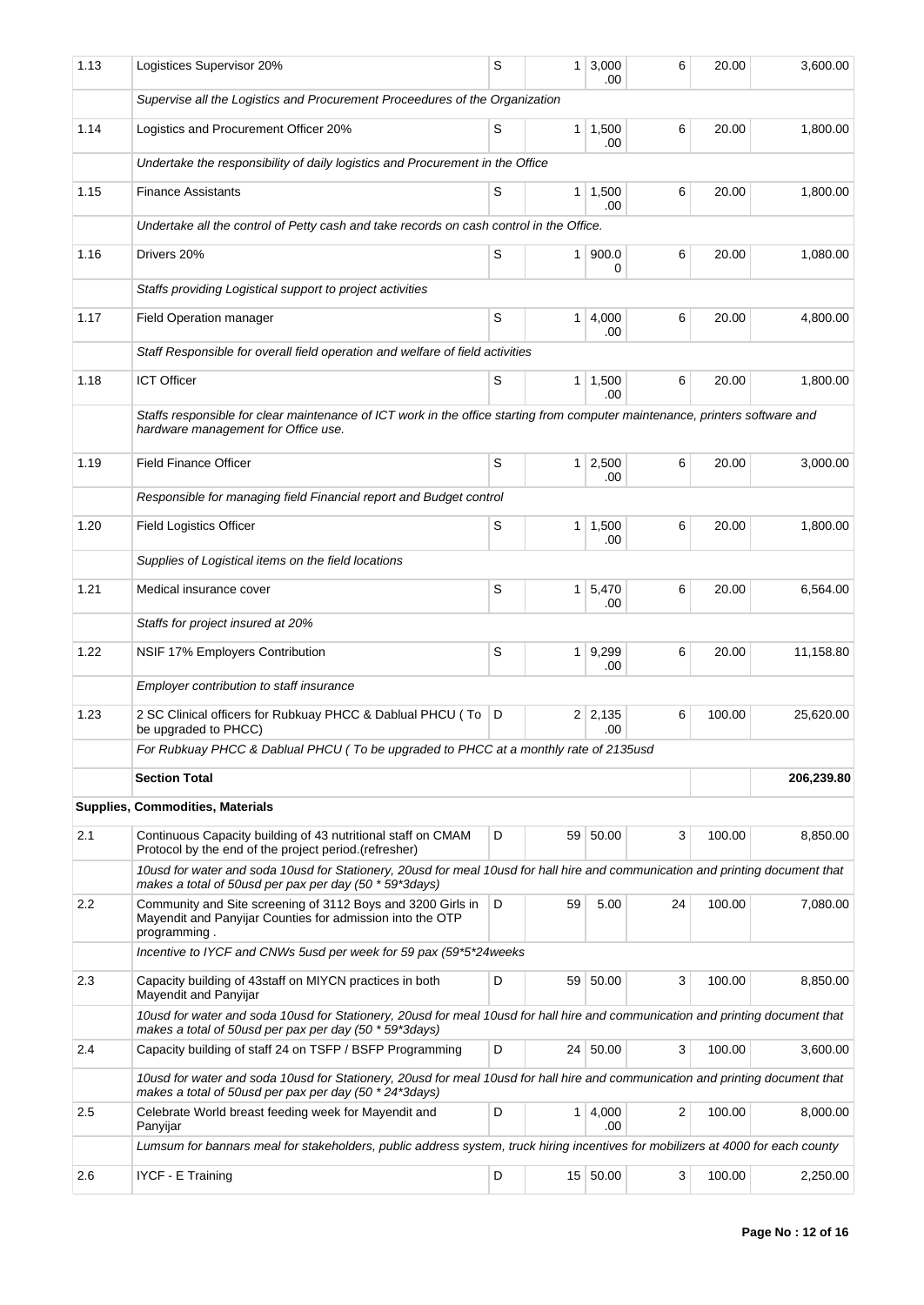|               | 10usd for water and soda 10usd for Stationery, 20usd for meal 10usd for hall hire and communication and printing document that<br>makes a total of 50 usd per pax per day (50 * 15*3 days) |   |                |                       |              |        |            |  |  |
|---------------|--------------------------------------------------------------------------------------------------------------------------------------------------------------------------------------------|---|----------------|-----------------------|--------------|--------|------------|--|--|
| 2.7           | Purchase of 100 boxes of soap                                                                                                                                                              | D | 90             | 100.0<br>0            | $\mathbf{1}$ | 100.00 | 9,000.00   |  |  |
|               | 1 box of soap cost 90usd                                                                                                                                                                   |   |                |                       |              |        |            |  |  |
| 2.8           | Purchases of 500 mosquito nets                                                                                                                                                             | D |                | 10 500.0<br>0         | 1            | 100.00 | 5,000.00   |  |  |
|               | 1 pcs of mosquito net cost 10usd                                                                                                                                                           |   |                |                       |              |        |            |  |  |
| 2.9           | 6 mass screening for Mayendit and Panyijar                                                                                                                                                 | D | 59             | 5.00                  | 6            | 100.00 | 1,770.00   |  |  |
|               | Incentive to IYCF and CNWs 5usd per week for 59 pax (59*5*6weeks                                                                                                                           |   |                |                       |              |        |            |  |  |
| 2.10          | Formation of 4 new MTMSGs in addition to existing 12                                                                                                                                       | D |                | 4 2,000<br>.00        | 1            | 100.00 | 8,000.00   |  |  |
|               | lumsum amount for the formation @ 2000 per each group                                                                                                                                      |   |                |                       |              |        |            |  |  |
| 2.11          | Printing of 4000 TSFPs cards                                                                                                                                                               | D | 4000           | 3.00                  | 1            | 100.00 | 12,000.00  |  |  |
|               | 1 TSFPs cards cost 3usd                                                                                                                                                                    |   |                |                       |              |        |            |  |  |
|               | <b>Section Total</b>                                                                                                                                                                       |   |                |                       |              |        | 74,400.00  |  |  |
| Equipment     |                                                                                                                                                                                            |   |                |                       |              |        |            |  |  |
| 3.1           | Wireless router for field base                                                                                                                                                             | D |                | $3 \mid 1,200$<br>.00 | 1            | 100.00 | 3,600.00   |  |  |
|               | A complete set of wireless router cost 1200usd                                                                                                                                             |   |                |                       |              |        |            |  |  |
| 3.2           | <b>DSP System</b>                                                                                                                                                                          | D | 1 <sup>1</sup> | 1,600                 | 1            | 100.00 | 1,600.00   |  |  |
|               | .00<br>Direct Signal processor used with the server to control internet and online devices cost 1600usd for Juba office                                                                    |   |                |                       |              |        |            |  |  |
| 3.3           | Quickbook 2016                                                                                                                                                                             | D |                | 1   1,600             | 1            | 100.00 | 1,600.00   |  |  |
|               | For accounting and generating finanacial reports in time i user is 1600usd                                                                                                                 |   |                | .00                   |              |        |            |  |  |
| 3.4           | Server 2014 Juba base                                                                                                                                                                      | D |                | $1 \mid 1,500$<br>.00 | 1            | 100.00 | 1,500.00   |  |  |
|               | A complete set of server for document back up cost 1500usd                                                                                                                                 |   |                |                       |              |        |            |  |  |
|               | <b>Section Total</b>                                                                                                                                                                       |   |                |                       |              |        | 8,300.00   |  |  |
|               | <b>Contractual Services</b>                                                                                                                                                                |   |                |                       |              |        |            |  |  |
| 4.1           | Restablishishing 1 PHCC (Mayendit South)                                                                                                                                                   | D |                | 1   8,000<br>.00      | 1            | 100.00 | 8,000.00   |  |  |
|               | A lumsum of 8000usd for the OTP in Mayendit South the Cost cater for the cost of local materials and iron sheets                                                                           |   |                |                       |              |        |            |  |  |
| 4.2           | Construction of 2 new OTP sites,                                                                                                                                                           | D |                | 2 10,00<br>0.00       | 1            | 100.00 | 20,000.00  |  |  |
|               | Lumsum amount of 10000usd for one OTP site                                                                                                                                                 |   |                |                       |              |        |            |  |  |
| 4.3           | Establish 2 SCs                                                                                                                                                                            | D |                | 2 50,00<br>0.00       | 1            | 100.00 | 100,000.00 |  |  |
|               | Lumpsum amount of 50,000usd per SC one in Rubkuay and one in Dablual as proposed by Health and Nutrition cluster                                                                           |   |                |                       |              |        |            |  |  |
|               | <b>Section Total</b>                                                                                                                                                                       |   |                |                       |              |        | 128,000.00 |  |  |
| <b>Travel</b> |                                                                                                                                                                                            |   |                |                       |              |        |            |  |  |
| 5.1           | Staff perdiem                                                                                                                                                                              | D |                | 7 200.0<br>0          | 1            | 100.00 | 1,400.00   |  |  |
|               | Per diem during project implementation @ 200usd for 7 staff                                                                                                                                |   |                |                       |              |        |            |  |  |
| 5.2           | Visa and Alien registration for international staff                                                                                                                                        | D | 5 <sup>1</sup> | 100.0<br>0            | 2            | 100.00 | 1,000.00   |  |  |
|               | 5 Visas @ 100usd per staff per quarter                                                                                                                                                     |   |                |                       |              |        |            |  |  |
| 5.3           | Flight on UNHAS form Juba to the project location                                                                                                                                          | D |                | 7 550.0<br>0          | 2            | 100.00 | 7,700.00   |  |  |
|               | 3 return flights @ 275usd per flight to field locations                                                                                                                                    |   |                |                       |              |        |            |  |  |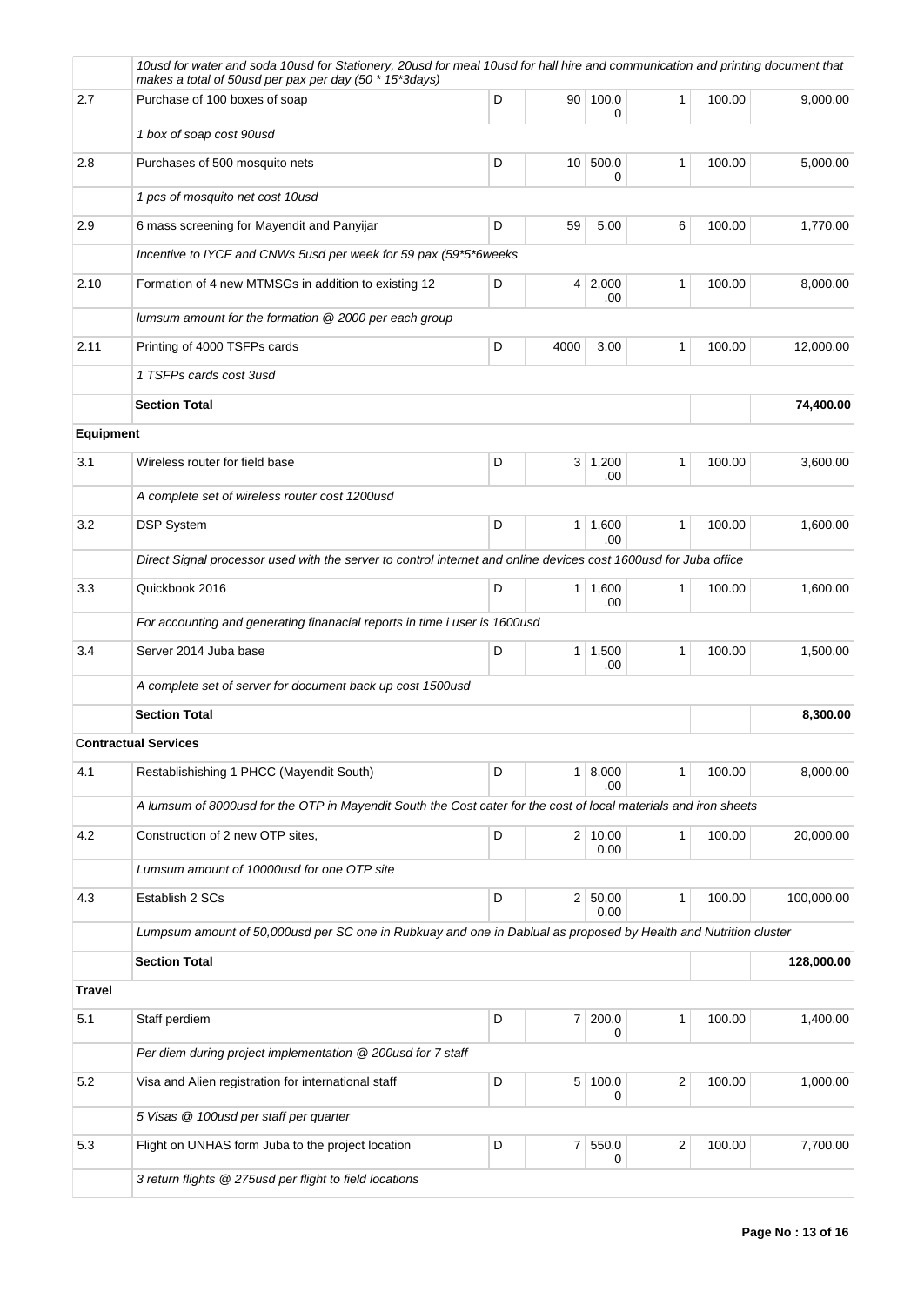| 5.4  | Air charter from Juba to the project location to transport project<br>supplies | D           |                | 2 8,775<br>.00        | 1 | 100.00 | 17,550.00 |
|------|--------------------------------------------------------------------------------|-------------|----------------|-----------------------|---|--------|-----------|
|      | 4 flights @ 8775usd per flight                                                 |             |                |                       |   |        |           |
|      | <b>Section Total</b>                                                           |             |                |                       |   |        | 27,650.00 |
|      | <b>General Operating and Other Direct Costs</b>                                |             |                |                       |   |        |           |
| 7.1  | Car fuel 20%                                                                   | S           |                | $1 \mid 2,600$<br>.00 | 6 | 20.00  | 3,120.00  |
|      | 20% of 2600usd per month for six months                                        |             |                |                       |   |        |           |
| 7.2  | Car Maintenance 20%                                                            | S           | 1 <sup>1</sup> | 900.0<br>0            | 6 | 20.00  | 1,080.00  |
|      | 20% of 900usd per month for six months                                         |             |                |                       |   |        |           |
| 7.3  | Car Insurance 18.79%                                                           | S           | 1 <sup>1</sup> | 250.0<br>0            | 6 | 18.79  | 281.85    |
|      | 18.79% of 250usd per month for six months                                      |             |                |                       |   |        |           |
| 7.4  | Generator fuel 20%                                                             | S           | 1              | 600.0<br>0            | 6 | 20.00  | 720.00    |
|      | 20% of 600usd per month for six months                                         |             |                |                       |   |        |           |
| 7.5  | Generator Maintenance 20%                                                      | S           | 1 <sup>1</sup> | 500.0<br>0            | 6 | 20.00  | 600.00    |
|      | 20% of 500usd per month for six months                                         |             |                |                       |   |        |           |
| 7.6  | Branding 20%                                                                   | S           | 1 <sup>1</sup> | 249.9<br>2            | 6 | 20.00  | 299.90    |
|      | 20% of 249.92usd per month for six months                                      |             |                |                       |   |        |           |
| 7.7  | Stationeries 20%                                                               | S           | 1 <sup>1</sup> | 2,500<br>.00          | 6 | 20.00  | 3,000.00  |
|      | 20% of 2500usd per month for six months                                        |             |                |                       |   |        |           |
| 7.8  | Mobile Airtime 20%                                                             | S           | 1              | 600.0<br>0            | 6 | 20.00  | 720.00    |
|      | 20% of 600usd per month for six months                                         |             |                |                       |   |        |           |
| 7.9  | Thuraya Airtime 20%                                                            | S           | 1 <sup>1</sup> | 900.0<br>0            | 6 | 20.00  | 1,080.00  |
|      | 20% of 900usd per month for six months                                         |             |                |                       |   |        |           |
| 7.10 | Visibility 20%                                                                 | S           |                | 600.0<br>0            | 6 | 20.00  | 720.00    |
|      | 20% of 600 usd per month for six months                                        |             |                |                       |   |        |           |
| 7.11 | Bank Charges 20%                                                               | $\mathsf S$ | 1 <sup>1</sup> | 900.0<br>0            | 6 | 20.00  | 1,080.00  |
|      | 20% of 900usd per month for six months                                         |             |                |                       |   |        |           |
| 7.12 | Office utilities 20%                                                           | S           | 1 <sup>1</sup> | 360.0<br>0            | 6 | 20.00  | 432.00    |
|      | 20% of 360usd per month for six months                                         |             |                |                       |   |        |           |
| 7.13 | Internet Subscription 20%                                                      | $\mathbb S$ | 1 <sup>1</sup> | 600.0<br>0            | 6 | 20.00  | 720.00    |
|      | 20% of 600usd per month for six months                                         |             |                |                       |   |        |           |
| 7.14 | Juba Office rent 20%                                                           | $\mathbb S$ |                | 1 4,000<br>.00        | 6 | 20.00  | 4,800.00  |
|      | 20% of 4000usd per month for six months                                        |             |                |                       |   |        |           |
| 7.15 | Field Office rent 20%                                                          | $\mathsf S$ | 1 <sup>1</sup> | 3,600<br>.00.         | 6 | 20.00  | 4,320.00  |
|      | 20% of 3600usd per month for six months                                        |             |                |                       |   |        |           |
| 7.16 | Field Office maintenance 20%                                                   | S           | 1 <sup>1</sup> | 2,000<br>.00          | 6 | 20.00  | 2,400.00  |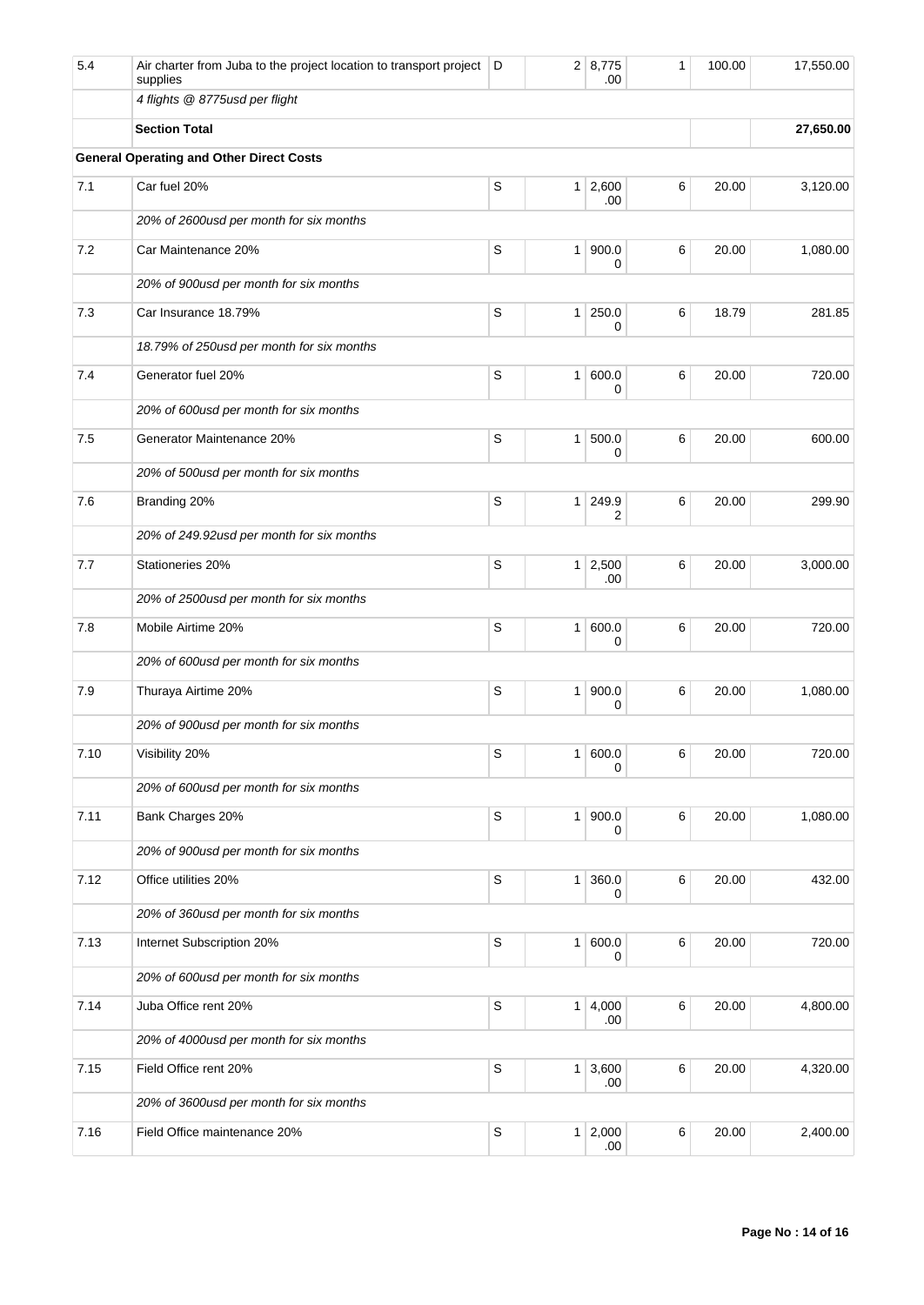|                         | 20% of 2000usd per month for six months |          |            |      |  |  |  |
|-------------------------|-----------------------------------------|----------|------------|------|--|--|--|
|                         | <b>Section Total</b>                    |          | 25,373.75  |      |  |  |  |
| <b>SubTotal</b>         |                                         | 4,513.00 | 469,963.55 |      |  |  |  |
| <b>Direct</b>           |                                         |          | 361,227.00 |      |  |  |  |
| Support                 | 108,736.55                              |          |            |      |  |  |  |
| <b>PSC Cost</b>         |                                         |          |            |      |  |  |  |
| <b>PSC Cost Percent</b> |                                         |          |            | 7.00 |  |  |  |
| <b>PSC Amount</b>       |                                         |          | 32,897.45  |      |  |  |  |
| <b>Total Cost</b>       |                                         |          | 502,861.00 |      |  |  |  |

**Project Locations**

| <b>Location</b>   | <b>Estimated</b><br>percentage<br>of budget<br>for each<br><b>location</b> | <b>Estimated number of beneficiaries</b><br>for each location |              |                   |                             |   | <b>Activity Name</b>                                                                                                                                                                                                                                                                                                                                                                                                                                                                                                                                                                                                                                                                                                                                                                                                                                                                                                                                                                                                                                                                                                                                                                                                                                                                                                                                                                                                                                                                                                                                                                                                                                                                                                                                                                                                                                                                                                                                                                                                                                                                               |
|-------------------|----------------------------------------------------------------------------|---------------------------------------------------------------|--------------|-------------------|-----------------------------|---|----------------------------------------------------------------------------------------------------------------------------------------------------------------------------------------------------------------------------------------------------------------------------------------------------------------------------------------------------------------------------------------------------------------------------------------------------------------------------------------------------------------------------------------------------------------------------------------------------------------------------------------------------------------------------------------------------------------------------------------------------------------------------------------------------------------------------------------------------------------------------------------------------------------------------------------------------------------------------------------------------------------------------------------------------------------------------------------------------------------------------------------------------------------------------------------------------------------------------------------------------------------------------------------------------------------------------------------------------------------------------------------------------------------------------------------------------------------------------------------------------------------------------------------------------------------------------------------------------------------------------------------------------------------------------------------------------------------------------------------------------------------------------------------------------------------------------------------------------------------------------------------------------------------------------------------------------------------------------------------------------------------------------------------------------------------------------------------------------|
|                   |                                                                            | Men                                                           | <b>Women</b> |                   | <b>Boys   Girls   Total</b> |   |                                                                                                                                                                                                                                                                                                                                                                                                                                                                                                                                                                                                                                                                                                                                                                                                                                                                                                                                                                                                                                                                                                                                                                                                                                                                                                                                                                                                                                                                                                                                                                                                                                                                                                                                                                                                                                                                                                                                                                                                                                                                                                    |
| Unity -> Mayendit |                                                                            | 72 2,886                                                      |              | 3,528 5,937 6,657 |                             | 8 | 19,00 Activity 1.1.1 : Continuous Capacity building of 43<br>nutritional staff on CMAM Protocol by the end of<br>the project period.(refresher)<br>Activity 1.1.2 : Printing Of 4000 OTP cards and<br>IEC materials for proper implementation and<br>reporting by the Nutrition workers<br>Activity 1.1.3 : Admission and treatment of 1012<br>boys and 1188 girls for SAM cases in OTPs and<br>treated with RUTF<br>Activity 1.1.4 : Screening, Testing and treating<br>Girls and Boys (6-59 Months) for Malaria<br>Activity 1.1.5 : Deworming Children (12-59<br>Months) in non NID areas.<br>Activity 1.1.6 : Community and Site screening of<br>3112 Boys and 3200 Girls in Mayendit and<br>Panyijar Counties for admission into the OTP<br>programming.<br>Activity 1.1.7: Capacity building of 43staff on<br>MIYCN practices in both Mayendit and Panyijar<br>Activity 1.2.1 : Admission and treatment of<br>Children U5s 3036 Boys and 3564 Girls into the<br>TSFP programming<br>Activity 1.2.2: Community and Site screening of<br>3112 Boys and 3200 Girls in Mayendit and<br>Panyijar Counties for admission into the TSFP<br>programming<br>Activity 1.2.3: Capacity building of staff 24 on<br>TSFP / BSFP Programming<br>Activity 2.1.1: continue supporting existing<br>MTMSGs and form 4 more in Mayendit and<br>Panyijar counties to help scale up sub optimal<br>IYCF practices.<br>Activity 2.1.2 : conduct 6 mass screening in<br>Mayendit (3) and Panyijar (3) to ensure the<br>communities can identify cases and access<br>services .i.e community based management of<br>SAM /MAM.<br>Activity 2.1.3 : continuous support to our<br>MTMSGs by providing them with washing soaps<br>(100 boxes) and mosquitoes nets (500 pcs) as<br>incentives especially considering the conflict<br>makes living and working conditions harsh on<br>them.<br>Activity 2.1.4 : Conduct IYCF-E training for 36<br>staff.<br>Activity 3.1.1 : Participate in SMART survey in<br>Mayendit County<br>Activity 3.1.2 : Celebrate World Breast feeding<br>week in Mayendit and Panyijar Counties |